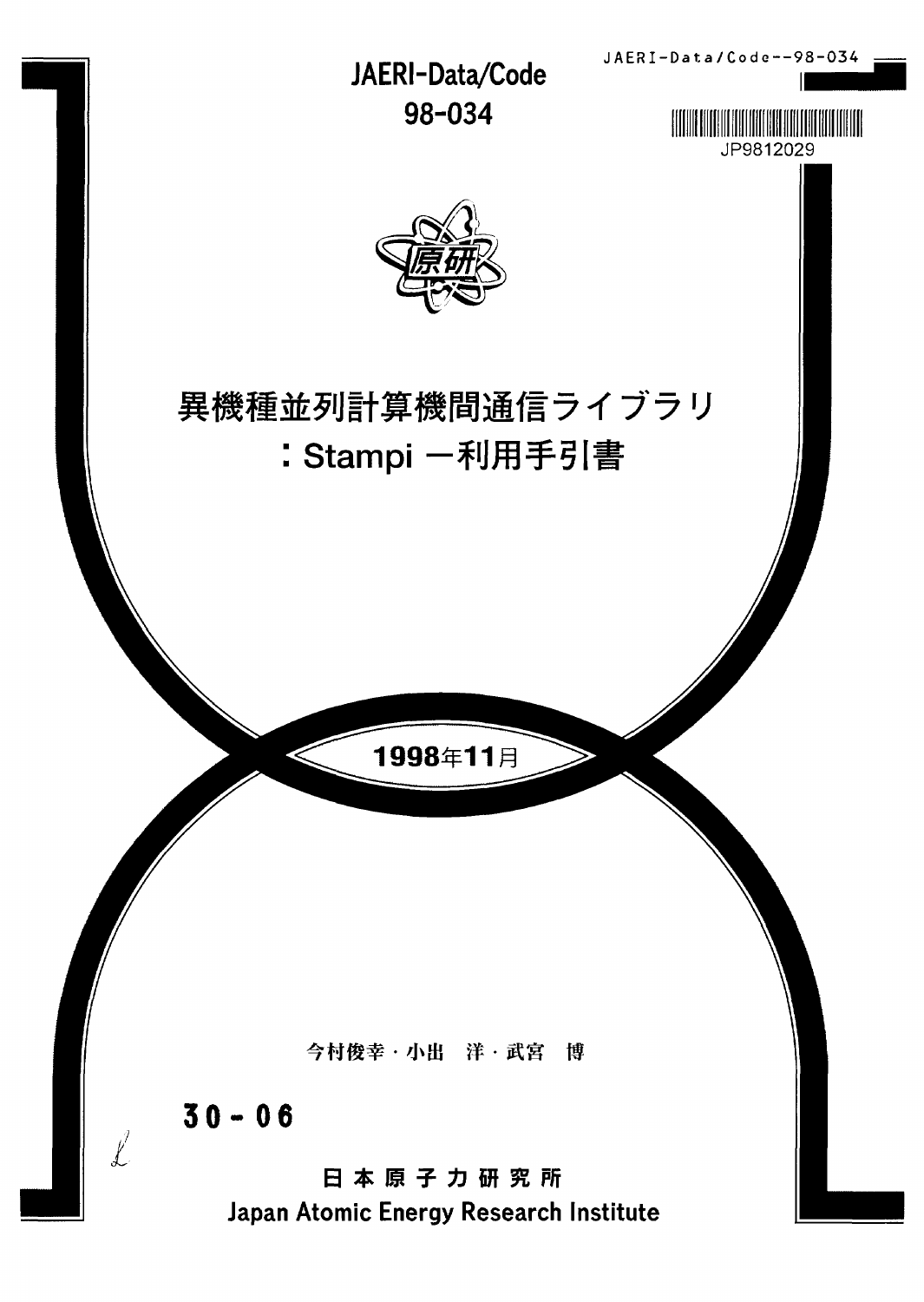本レポートは、日本原子力研究所が不定期に公刊している研究報告書です。

入手の問合わせは、日本原子力研究所研究情報部研究情報課 (〒319-1195 茨城県那珂 郡東海村)あて、お申し越しください。なお、このほかに財団法人原子力弘済会資料セン ター (〒319-1195 茨城県那珂郡東海村日本原子力研究所内)で複写による実費頒布をお こなっております。

This report is issued irregularly.

Inquiries about availability of the reports should be addressed to Research Information Division, Department of Intellectual Resources, Japan Atomic Energy Research Institute, Tokai-mura, Naka-gun, Ibaraki-ken, 319-1195, Japan.

> © Japan Atomic Energy Research Institute, 1998 日本原子力研究所 編集兼発行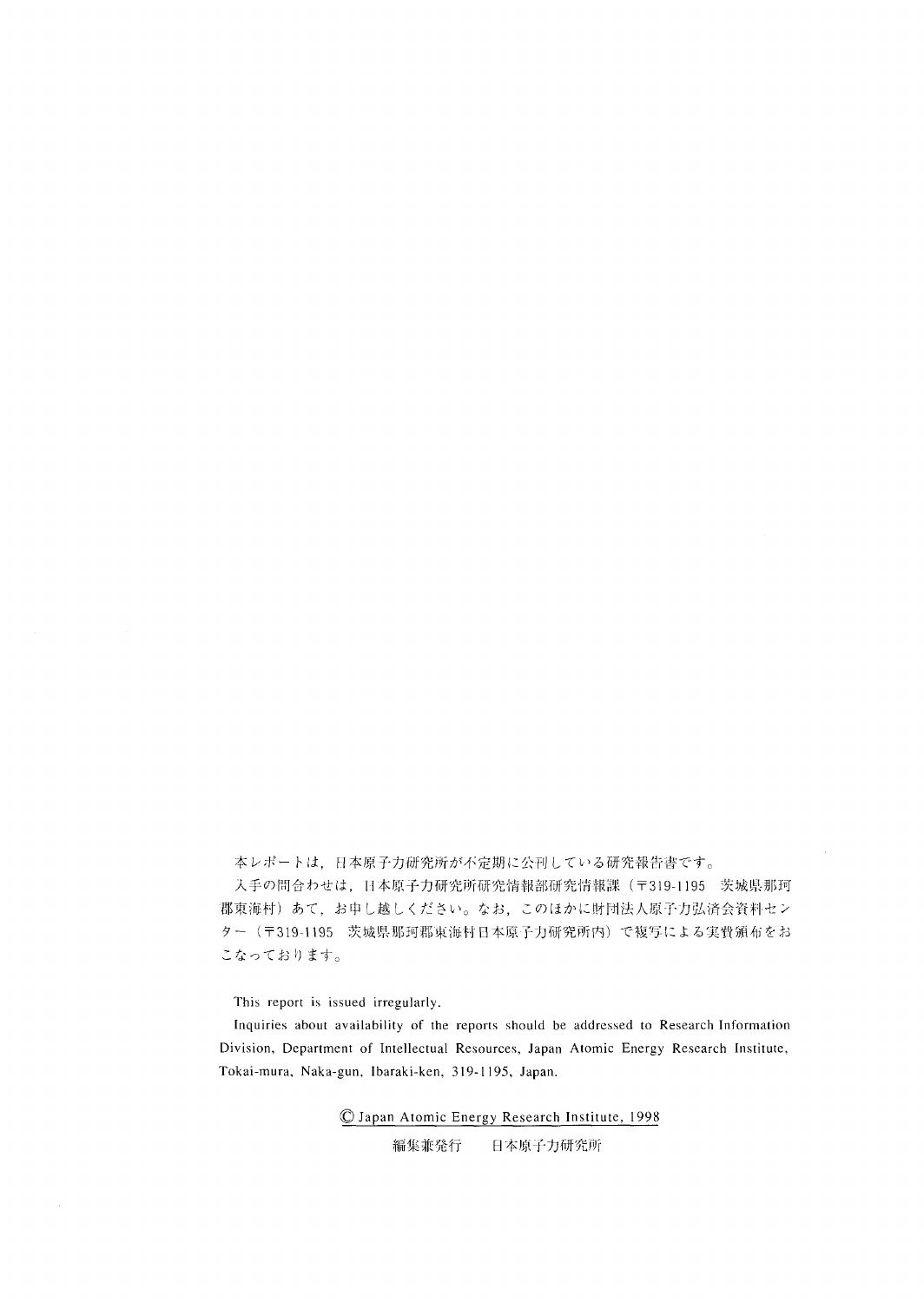異機種並列計算機間通信ライブラリ: S t a m p i - 利用手引書

日本原子力研究所計算科学技術推進センター 今村 俊幸・小出 洋・武宮 博

(1998年10月2日受理)

異なる並列計算機を任意に組み合わせ計算を行うために、MPIを通信のための単一のインター フェイスとする異機種並列計算機間通信ライブラリ Stampi を開発した。 Stampi はMPI2のイ ンターフェイス仕様に基づき、異なる計算機への動的なプロセス生成とMPIのセマンティクスを 保ったまま外部との通信を可能としている。従来、ベンダー提供のライブラリでは提供されていな かった外部へのプロセス生成と通信の両機能を実現し、これにより異機種の並列計算機を用いた計 算が可能となった。現在 Stampi は計算科学技術推進センター所有の並列計算機群COMPACS の5台の並列機とグラフィックサーバの計6機に実装され、それら計算機間での任意の通信を可能 としている。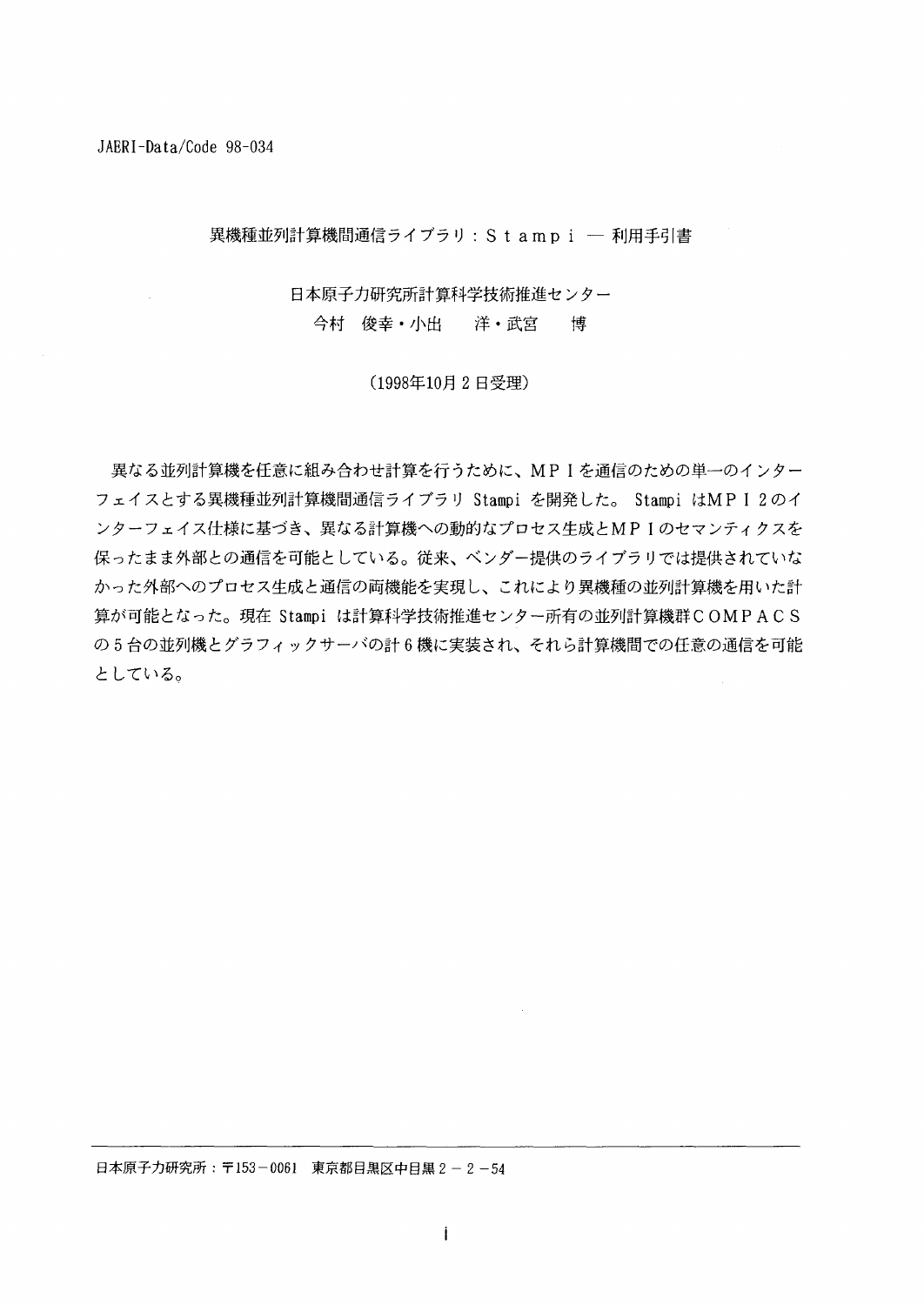# Stampi: A Message Passing Library for Distributed Parallel Computing — User's Guide

### Toshiyuki IMAMURA, Hiroshi KOIDE and Hiroshi TAKEMIYA

Center for Promotion of Computational Science and Engineering Japan Atomic Energy Research Institute Nakameguro, Meguro-ku, Tokyo

(Received October 2, 1998)

A new message passing library, Stampi, has been developed to realize a computation with different kind of parallel computers arbitrarily and making MPI (Message Passing Interface) as an unique interface for communication. Stampi is based on MPI2 specification. It realizes dynamic process creation to different machines and communication between spawned one within the scope of MPI semantics. Vender implemented MPI as s closed system in one parallel machine and did not support both functions; process creation and communication to external machines. Stampi supports both functions and enables us distributed parallel computing. Currently Stampi has been implemented on COMPACS (COMplex PArallel Computer System) introduced in CCSE, five parallel computers and one graphic workstation, and any communication on them can be processed on.

Keywords: Distributed Parallel Computing, Communication Library, MPI, Dynamic Process Creation, External Communication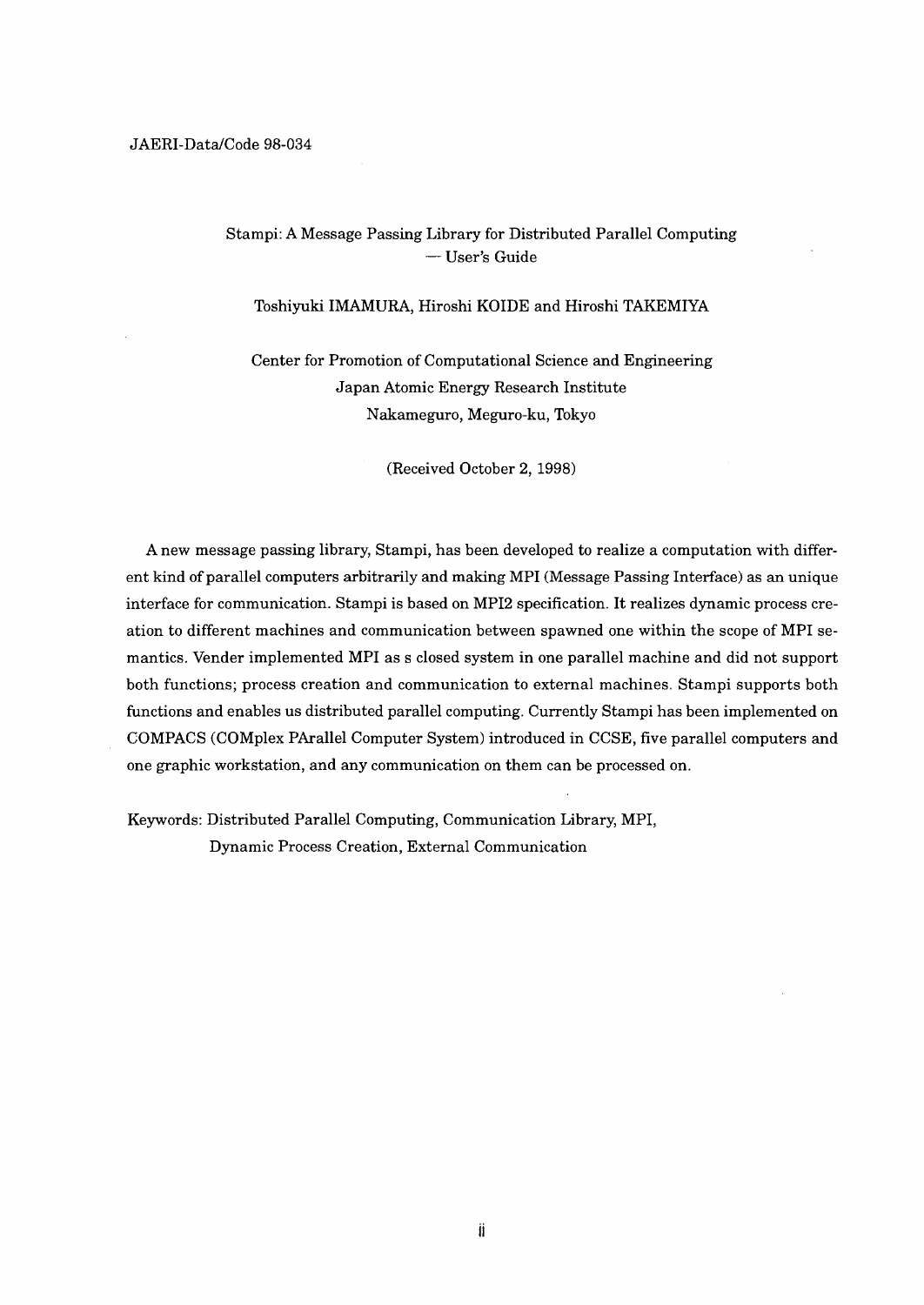$\blacksquare$ 

次

| 1.はじめに                                            | 1  |
|---------------------------------------------------|----|
| 異機種並列計算機間通信ライブラリ Stampi …………………………………………………<br>2. | 3  |
| 2.1<br>Stampiシステム構成                               | 3  |
| Stampiが対象とする並列計算機 …………………………………………………………<br>2. 2  | 4  |
| 3.                                                | 5  |
| Stampiを利用する前に (利用者セットアップ) …………………………………………<br>3.1 | 5  |
| Stampiを用いたプログラム開発 ……………………………………………………………<br>3.2  | 6  |
| 3.2.1                                             | 6  |
| 3.2.2                                             | 7  |
| 3, 3                                              | 7  |
| Stampiにおける基本的なプログラミング手法 …………………………………………………<br>4. | 8  |
| 動的プロセス生成と通信 ………………………………………………………………<br>4.1       | 8  |
| Infoオブジェクトの取り扱い………………………………………………………………<br>4.2    | 12 |
| Infoオブジェクトを使った外部プロセス生成 …………………………………………<br>4.3    | 13 |
| 5.                                                | 15 |
| 参考文献                                              | 16 |
| 付録A                                               | 18 |
| COMPACS各機種でのコンパイル・リンク オプション ……………………………<br>付録B    | 20 |
| 日立SR2201でのコンパイル・リンク手順 ………………………………………………<br>B.1   | 20 |
| 富士通VPP300でのコンパイル・リンク手順 ……………………………………………<br>B.2   | 21 |
| IBM SP/2でのコンパイル・リンク手順<br><b>B.3</b>               | 22 |
| CRAY T94でのコンパイル・リンク手順<br><b>B.4</b>               | 23 |
| NEC SX4でのコンパイル・リンク手順<br><b>B.5</b>                | 24 |
| SGI Onyxでのコンパイル・リンク手順<br>B.6                      | 25 |
| COMPACS各機での.rhostsの設定例 ………………………………………………<br>付録C  | 26 |
| C.1                                               | 26 |
| C.2                                               | 26 |
| C.3                                               | 27 |
| C.4                                               | 27 |
| C.5                                               | 28 |
| C.6                                               | 28 |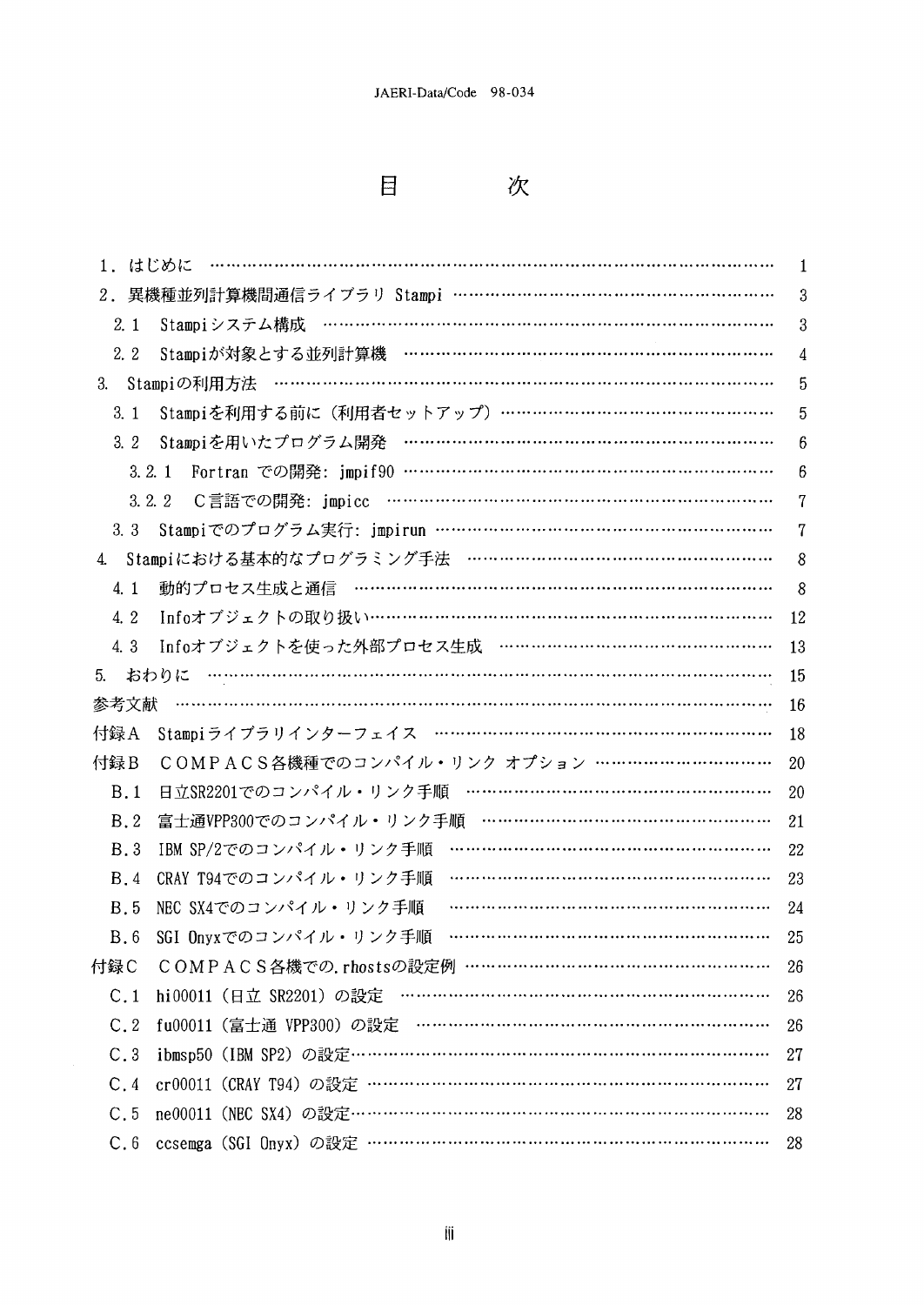# Contents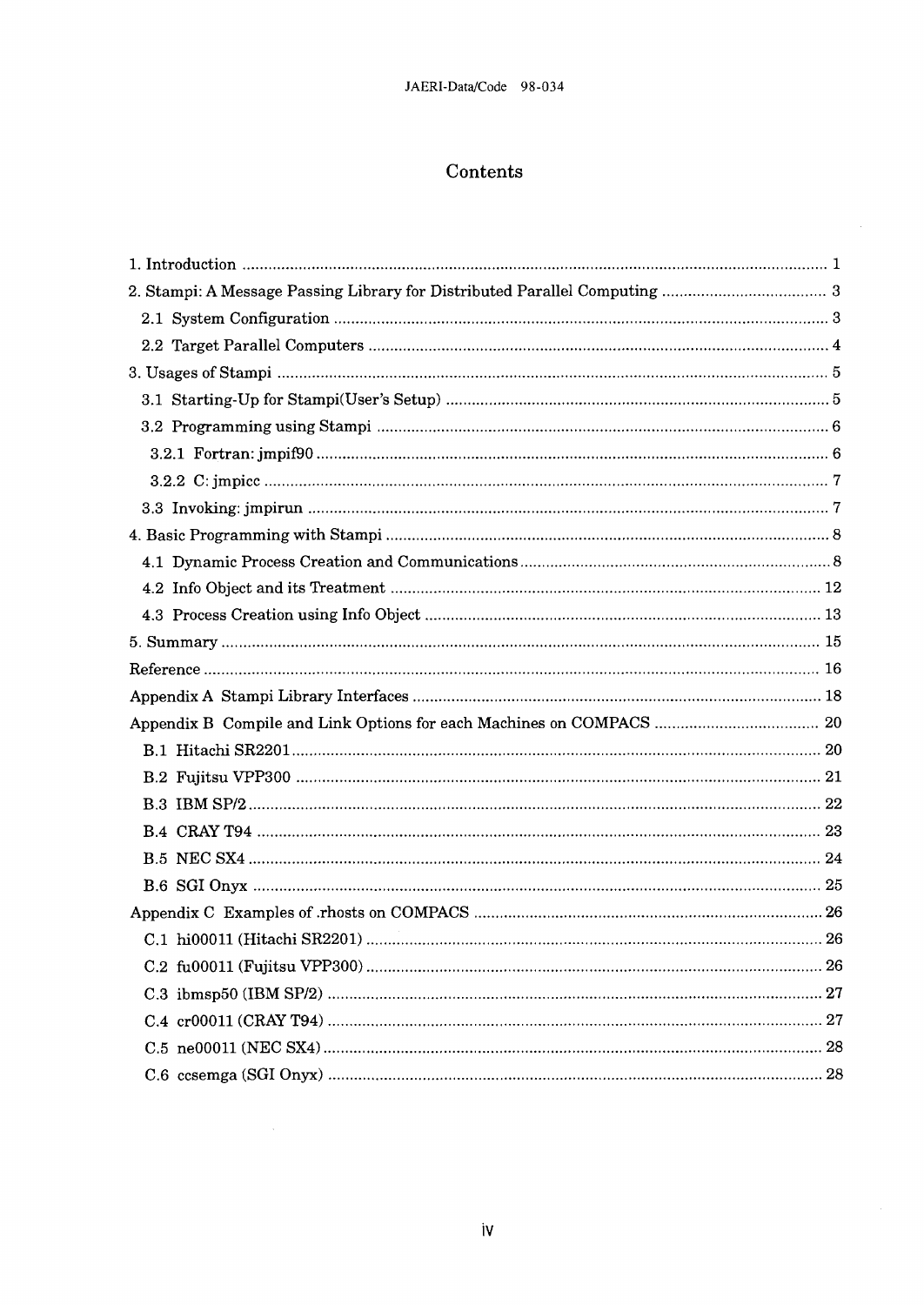## 1 はじめに

計算機ならびにネットワーク技術の発展に伴い、ベクトル並列計算機、スカラ並列計算機等種々のアー キテクチャの並列計算機を同時に利用し高速で大規模な科学技術計算が可能となってきている。原研に おいても計算科学技術推進センターに5台の並列計算機、東海研、那加研、関西研にそれぞれ高性能の並 列計算機を計10数台保有しており、それら並列機は計算物理分野を中心として所内外の研究者によって 利用されている (図 1.1 参照).

これら各種並列計算機にはアーキテクチャに応じて有効·効率的に働く問題対象がある. 流体などの 大規模な問題で連続アドレスへのアクセスが主要部分を占める場合にはベクトル計算機が効率的である. また有限要素法などに多く見られる間接参照や局所的なメモリ領域へのアクセスが多い場合にはスカラ 計算機が有効である. 原研が開発中のプラズマシミュレーション [1]. 翼とその回りの流体の連成計算 [2] ではプログラムの一部がベクトル計算機上で効率がよく別の部分ではスカラ計算機上で効率がよいとい う特色を持つ、そのため単一の並列計算機上で実行した場合には必ず非効率な部分が生じ、全体の実効性 能を下げてしまう。この様なプログラムの各部分を効率のよい並列計算機上で計算することにより、単一 並列計算機以上の高速な計算が可能となる、またグラフィックスワークステーションを用いたデータの 可視化を行う場合、数値実験には高速な並列計算機を使用し可視化にグラフィックスワークステーション を用いることが普通であろう。この様に複数の計算機資源の中からハードウェア的に効率的な組合わせ で一つの計算を簡単に行うことをメタコンピューティングなどと呼び近年非常に注目されている計算パ ラダイムである、複数の計算機を連携させて計算を行うためには相互にデータをやり取りするための通 信手段を確保しなくてはならない、そして通信のためのインターフェイスが汎用的な通信ライブラリと して使用する全ての機種で利用可能でなくてはならない.

現在単一並列計算機上で動作する通信ライブラリは NX[3], MPL[4], p4[5], PVM[6] など多数提供さ れているが、事実上業界標準といえる MPI(Message Passing Interface) [7, 8] が並列計算のための最も一 般的な通信ライブラリであろう.MPI は多くの並列計算機上で実装されており MPI を用いて開発され たプログラムは移植性が非常に高いことが知られている。しかしながら異なる並列計算機を連携させて 計算を行う場合、それら異機種並列計算機間での通信が既存 (ベンダー提供の意味で) の MPI には備わっ ておらず、それを支援するための通信ライブラリを新たに準備し、MPIとは別の通信手順をプログラム中 に記述する必要が生じる. 既存の並列プログラムも多くが MPI で記述されており、それらプログラムを 改編することなく MPI 単一の通信セマンティクスを保った形で異機種並列計算機を用いた計算が行える ことが望ましい.

このような現状の計算機環境を背景として、我々は MPI を通信のための単一ユーザインターフェイス として異なる並列計算機を同時利用可能とする異機種並列計算機間通信ライブラリ Stampi を開発した [9, 10]. Stampi は日本原子力研究所計算科学技術推進センター所有の並列計算機群 COMAPCS 上で実 装され、任意の計算機を組み合わせた計算が可能となっている.

本報告書は従来 MPI を利用し並列プログラムを作成してきた利用者を対象に、Stampi ユーザーズガ イドとして Stampi の利用法を中心に編纂したものである. 2 章では Stampi の概要について説明する. 3 章では Stampi 利用方法として、利用者セットアップならびに各種コマンド群について説明する. 4章で は異機種並列計算の基本プログラミングとしてマネージャー / ワーカープログラムの例を挙げて解説す る. また基本的なライブラリ関数の用例についても例示する. 付録には Stampi の全ライブラリインター フェイス, COMPACS での各種設定例などを付記した.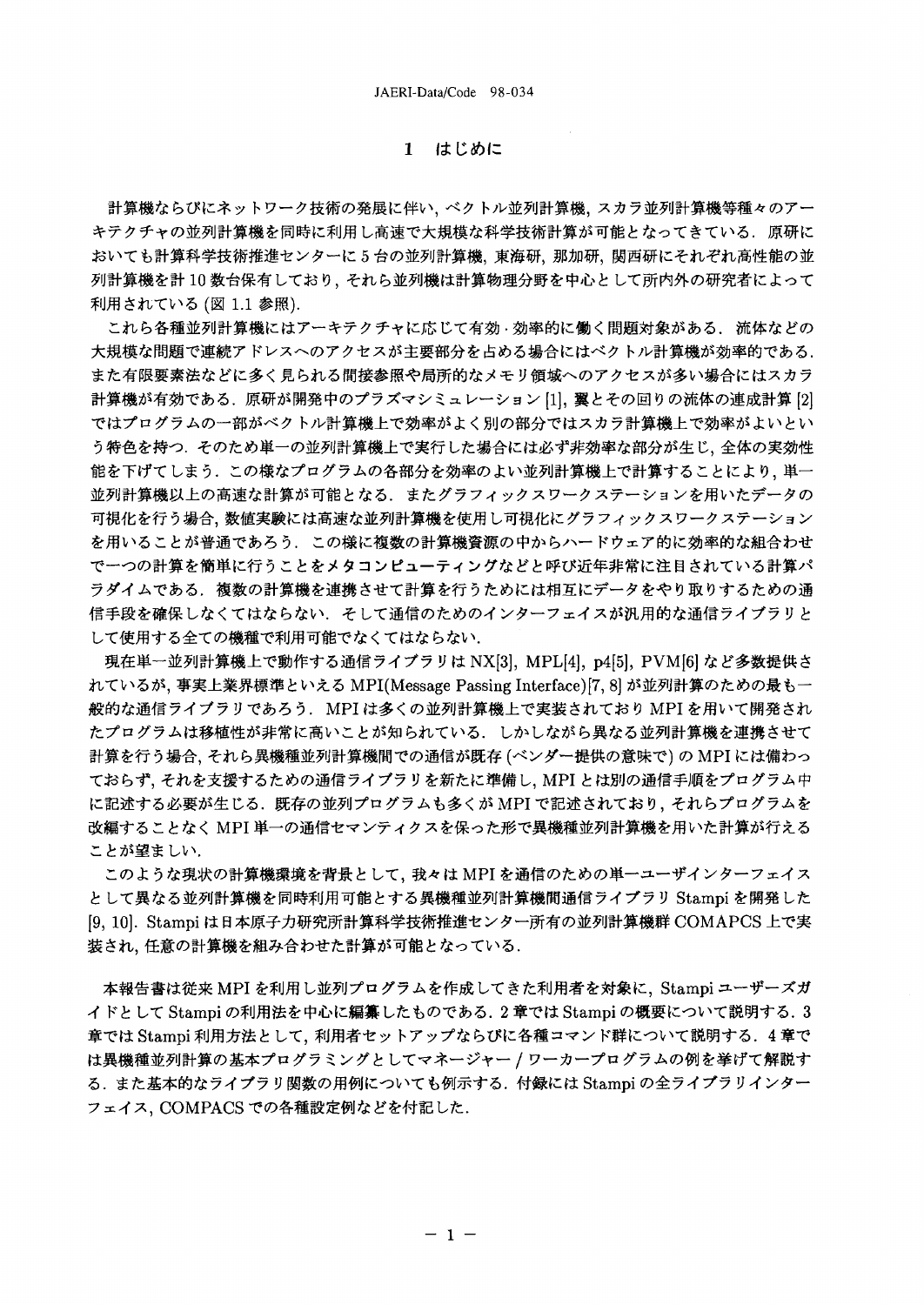

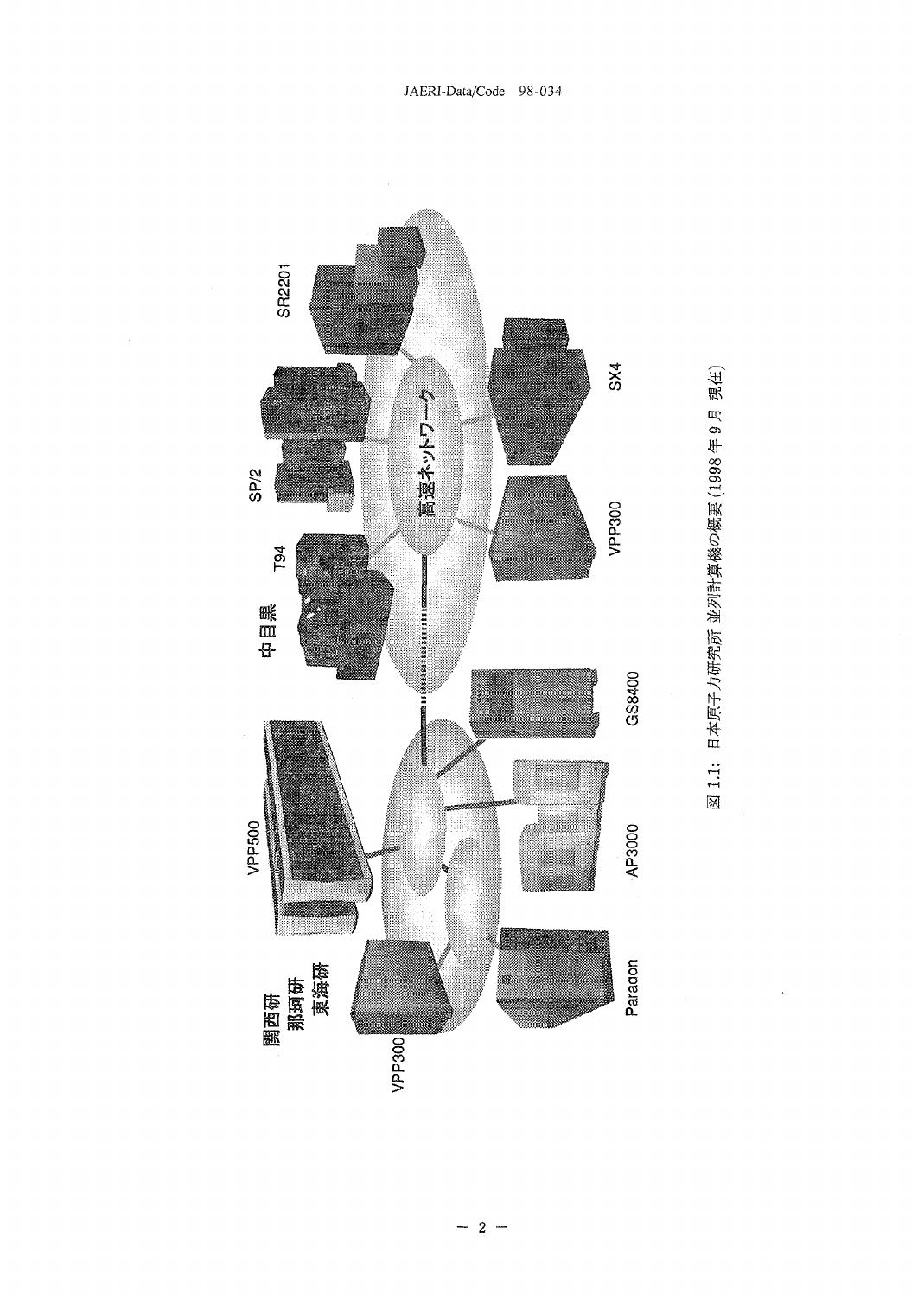#### 異機種並列計算機間通信ライブラリ Stampi  $\overline{2}$

#### $2.1$ Stampi システム構成

Stampi のシステム構成を, 図 2.1に示す. Stampi は, MPI (Message Passing Interface) のユーザイ ンターフェイスを用いて異なる並列計算機で稼働する利用者プログラム間で通信を行う機能を提供する. 利用者は、Fortran(77/90)言語またはC言語で記述した利用者プログラムをコンパイルし、本システ

ムが提供するライブラリとリンクすることで、実行形式の利用者プログラムを作成する. 利用者プログラ ムは、プログラムを実行するそれぞれの計算機に用意しておく、その後、本システムが提供する異種 MPI 起動コマンドを使用して利用者プログラムの実行を行うことにより、複数の計算機間で MPI 通信を用い た計算が可能になる.

Stampi による単一 MPI プロセス内 (並列計算機内) の通信はベンダー提供の MPI ライブラリを利用 し、外部との通信には TCP/IP を利用する. 場合によっては機種にまたがる MPI プロセス同士の直接通 信が不可能のため、ルーターを適時置きデータの中継をする.

また従来各並列計算機で微妙に異なっていたコンパイルコマンド、オプション、実行コマンドの差異を 統一した異機種共通コマンド群を提供し異機種環境下におけるプログラミングの支援を行う。



図 2.1: Stampi システムの構成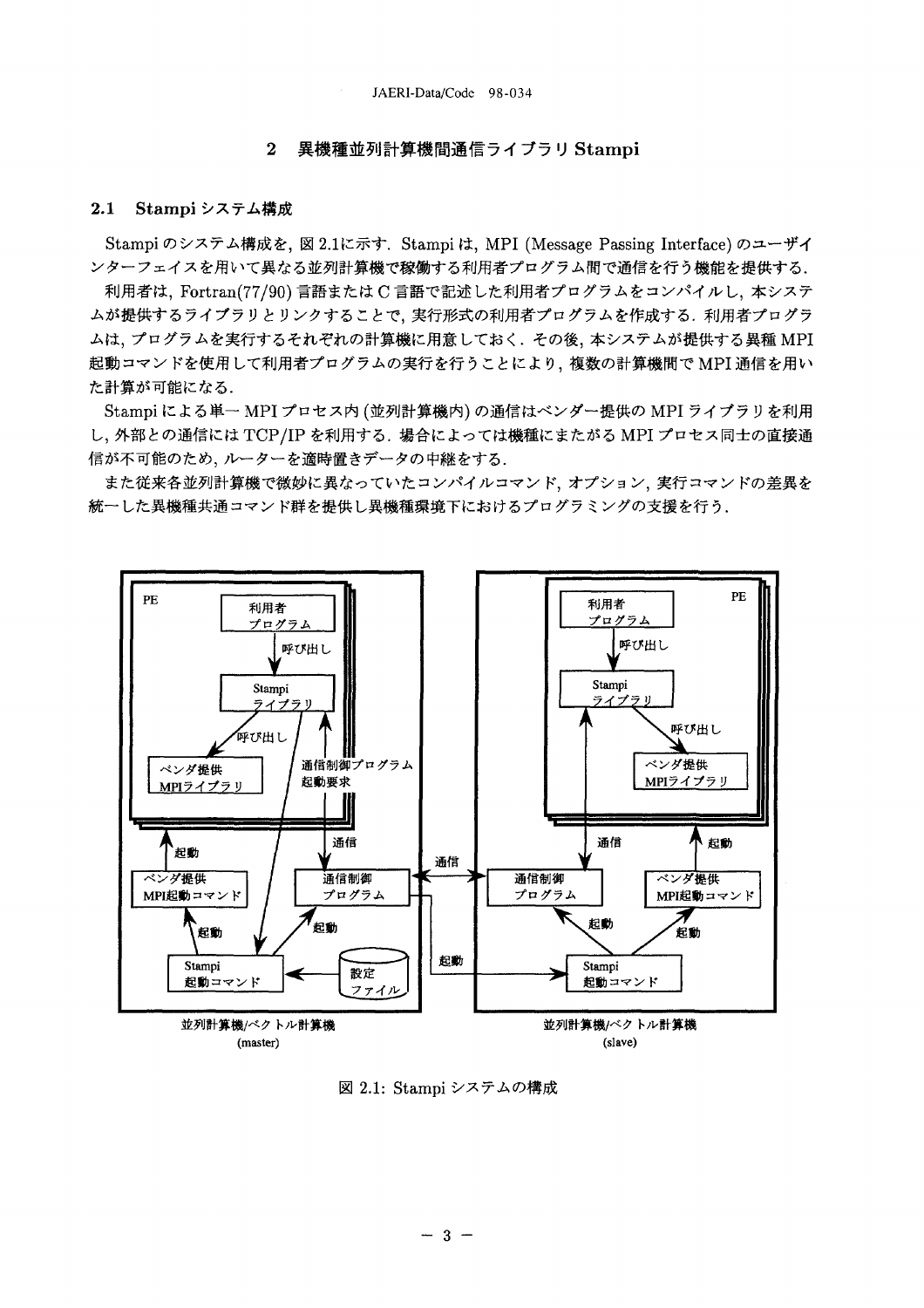### 2.2 Stampi が対象とする並列計算機

Stampi は原研計算科学技術推進センター (以下 CCSE) に設置された以下に示す5台の並列計算機と グラフィックスワークステーション(以下 COMPACS)を対象に開発されている. ただし、それ以外の高 性能計算機への移植を考慮してライブラリの内部構造は計算機に依存する部分と非依存の部分を明確に 切り分けたつくりになっている.

実装並びに運用面から Stampi の利用可能性を言及するならば、Stampi は MPI での中核となる部分 は既存の MPI ライブラリを利用することが前提になっており、また異機種間の認証は UNIX での rsh コ マンドを利用する. 従って一般的に UNIX と呼ばれる OS で運用されている並列計算機でベンダーもし くはフリーの MPI が実装されており rsh などの遠隔利用コマンドを制限しないポリシーの元で運用され ている計算機(間)で利用可能といえる.

移植に関して特記すべきことは、SGIのOnyx上ではベンダー提供のMPIではなくアルゴンヌ研究 所 (米国) が開発したフリーソフト MPICH[11] を利用している点である. つまり MPICH が利用可能な ワークステーションや SMP, パーソナルコンピュータ (クラスタなども含む)への Stampi 移植は基本的 に困難ではない. 従って並列計算機のみならず適用範囲は広いと開発者らは考えている.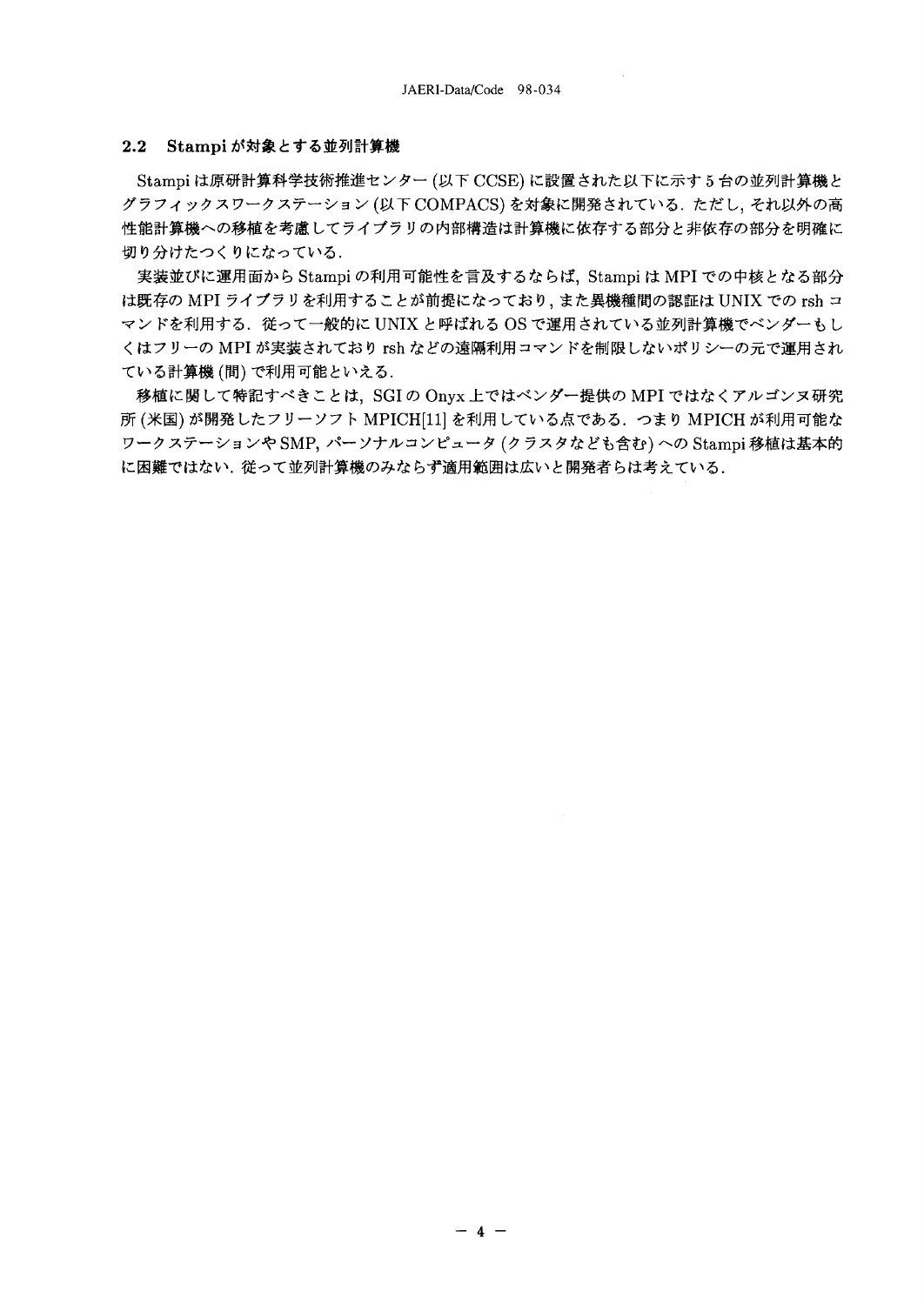#### $\mathbf{3}$ Stampi の利用方法

異機種並列計算機間ライブラリ Stampi は CCSE に設置された COMPACS 上で実装されたものであ るが、他機種への移植等も考慮して本節の利用方法については特に COMPACS に限定しないで一般的な 説明を行う. COMPACSの6台の並列計算機個々に限定した設定方法などは巻末の付録B,Cに掲載す  $\mathbf{Z}$ .

#### $3.1$ Stampi を利用する前に (利用者セットアップ)

Stampi は通信ライブラリのみならず、これまで各並列計算機で異なっていたコンパイルコマンド、コ ンパイラのオプション指定やライブラリの指定方法、並列プログラム実行コマンドを統一した Stampi 用 異機種共通コマンド群を用意しており、複数の並列計算機間で殆んど機種依存のないプログラム開発が可 能となっている. これら Stampi 用コマンド群を利用するためには各並列計算機上で適切な path を設定 しなくてはならない. インストール時の設定によって異なるが、デフォルトでは/usr/local/stampi/bin (現在の CCSE では/home01/g0186/j3559/JMPI3/bin)に実行コマンド類が格納されているので、.cshrc などに path を追加する設定を行うとよい1.

● C シェルを利用する場合 (.cshrc 等に) setupath=(Stampi 実行ファイル群が格納されているディレクトリu\$path)

● Born シェルを利用する場合 (.profile 等に) PATH=Stampi 実行ファイル群が格納されているディレクトリ:\$PATH;exportuPATH

/usr/local/stampi ディレクトリの下には図 3.1に示すディレクトリが作成されている.



図 3.1: Stampi システムディレクトリの構成

各ディレクトリの説明を表 3.1に示す.

表 3.1: Stampi システムディレクトリの説明

| $\#$ | ディレクトリ         | 説明                       |
|------|----------------|--------------------------|
|      | stampi         | Stampi システムディレクトリ        |
| 2    | stampi/bin     | 利用者が実行するコマンドを格納する        |
| 3    | stampi/include | コンパイルに必要なインクルードファイルを格納する |
| 4    | stampi/lib     | リンク時に使用するライブラリを格納する      |
| 5    | stampi/libexec | システムが起動するコマンドを格納する       |

<sup>1.</sup>cshrc を変更した場合にはsource ~/.cshrc;rehash を実行するか、再度 login し直す必要がある.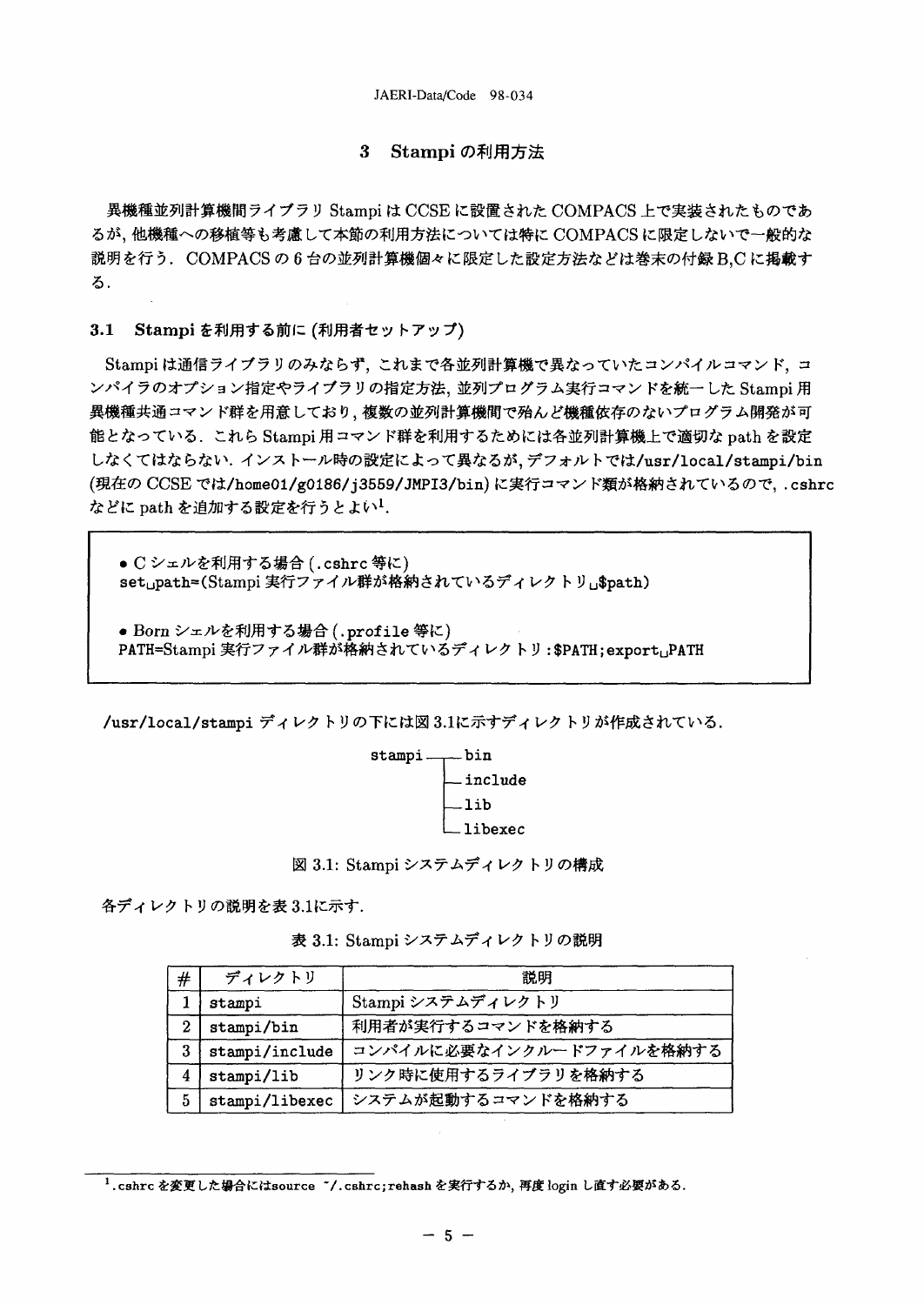さらに Stampi では内部処理で rsh コマンドを使用するため、並列計算機間で rsh が有効になるよう 各自ホームディレクトリ上.rhosts の設定が不可欠である. 付録 Cに CCSE での.rhosts の設定例を 掲載する. .rhosts による設定が有効になっているかどうかは、以下のコマンドを実行することによって 確認できる (機種, OS によっては rsh の代わりに remsh を使用する). コマンドを実行して "Permission denied." などのエラーが発生する場合は、.rhosts を見直すこと2.

% rsh」ホスト名 」-1」ユーザ ID」1s

### 3.2 Stampi を用いたプログラム開発

### 3.2.1 Fortran での開発: jmpif90

Stampi を用いた Fortran(本書では基本的に Fortran 90 を想定している) プログラムには、通常の MPI でのプログラミング同様に手続きの先頭 (IMPLICIT 文、USE 文を使用する場合はその直後) に以下のINCLUDE 文を記述しなくてはならない.

### INCLUDE "mpif.h"

またコンパイル·リンクを行うために異機種共通コマンドjmpif90を用いる. jmpif90は MPIをコ ンパイルするために必要だったオプションやインクルードパス、ライブラリパスの設定を全てコマンド 内で吸収しているため、マシン個々で大きく異なっていた MPI に関する指定を省略できかつ同一のコマ ンドで MPI プログラムの開発が行えるようになった. MPI 以外のコンパイルオプション指定 (最適化な ど)は従来通りに行うことができる. Makefile を用いる場合には、マクロの再定義 (FC=jmpif90)を行 うとよい.

● コンパイルの例 % jmpif90<sub>1</sub>-c<sub>1</sub>foo.f ●リンクの例 % jmpif90<sub>u</sub>-o<sub>u</sub>foo<sub>u</sub>foo.o<sub>u</sub>bar.o

FORTRAN 77 コンパイラを用いる場合には impif90 の様な異機種共通コマンドを用意していないが、 従来 MPI のコンパイルに必要だったオプションに Stampi のインクルードパス、ライブラリパス等を追 加することで可能である. 注意として所謂 FORTRAN 77 で Stampi を使用するためには、INCLUDE 文 が有効であり、かつ、変数名の命名法の制限 (英数文字で6文字以下、アンダースコアが利用できないな ど)が Fortran90 並みに緩和されていなくてはならない. COMPACS 各機種で必要なオプションを付録 Bに掲載しておく.

<sup>2.</sup> rhosts の記述が正しいにも関わらずrsh が受け付けられない場合には、まず .rhosts の実行属性が 600(-rw--------) かを確認すること. それでも正しく行かない場合には telnet でそのホストにログインし who コマンドで表示されるログイン 元のアドレスと .rhosts の記述が一致しているかを確認すること. しばしば経路によって使用するネットワークデバイスが違 うため、ホスト名が通常のホスト名と異なって識別される場合ある.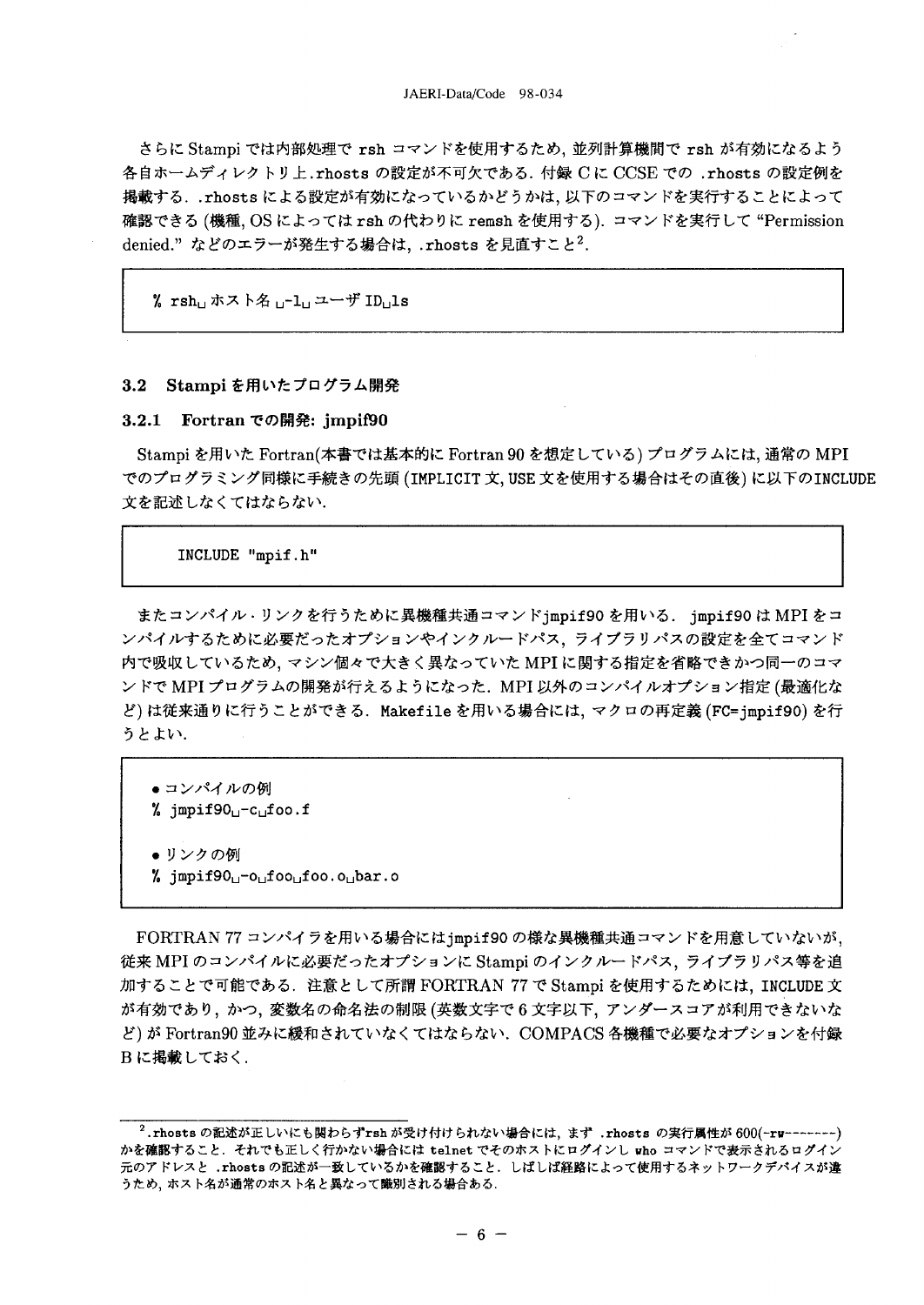### 3.2.2 C 言語での開発: jmpicc

Stampi を用いたCプログラムには、通常の MPI でのプログラミング同様にファイルの先頭で以下の ヘッダファイルを include しなくてはならない.

#include "mpi.h"

C 言語についても Fortran90 と同様に, 異機種共通コマンド jmpicc を用いてコンパイル・リンクを行 う. MPI 以外のコンパイルオプション指定(最適化など)は従来通りに行うことができる. Makefile を 用いる場合には、マクロの再定義 (CC=jmpicc) を行うとよい.

● コンパイルの例 % jmpicc<sub>u</sub>-c<sub>u</sub>foo.c ● リンクの例 % jmpicc<sub>u</sub>-o<sub>u</sub>foo<sub>u</sub>foo.o<sub>u</sub>bar.o

尚, C++ 言語のサポートはしない.

#### $3.3$ Stampi でのプログラム実行: jmpirun

Stampi を用いて作成したプログラムの実行は、jmpirun コマンドを使用して行う3. jmpirun コマンドの構文は以下の通り ([] は省略可能を表す).

jmpirun<sub>u</sub>-np<sub>u</sub> ノード数<sub>u</sub>[-part<sub>u</sub> パーティション]」コマンド及びパラメタ

ノード数は、起動する MPI プロセスの数を表す<sup>4</sup>. コマンド及びパラメータには、利用者プログラムと (もしあれば) パラメータを指定する.

jmpirun の使用例を以下に示す、この例では、foo コマンドをノード数3で起動する.

% jmpirun -np 3 foo

尚, この例はコマンドラインからの起動であるが, NQS (SP2 では LoadLeveler) でバッチ実行する場 合は、jmpirun コマンドをバッチキューに投入するシェルスクリプトに記述する. 特に VPP シリーズで は、shell から MPI コマンドを実行することができないため注意が必要である.

バッチジョブの作成方法、実行方法については、各ベンダの NQS マニュアル (SP2 では LoadLeveler のマニュアル)を参照のこと.

<sup>&</sup>lt;sup>3</sup>jmpirunを用いずにプログラムを実行した場合の動作は保証しない.

<sup>&</sup>lt;sup>4</sup>パーティションは SR2201 のパーティションを表す. SR2201 以外の機種で指定した場合は、無視される. SR2201 で指定 を省略した場合は、DEFPART 環境変数の値が用いられる.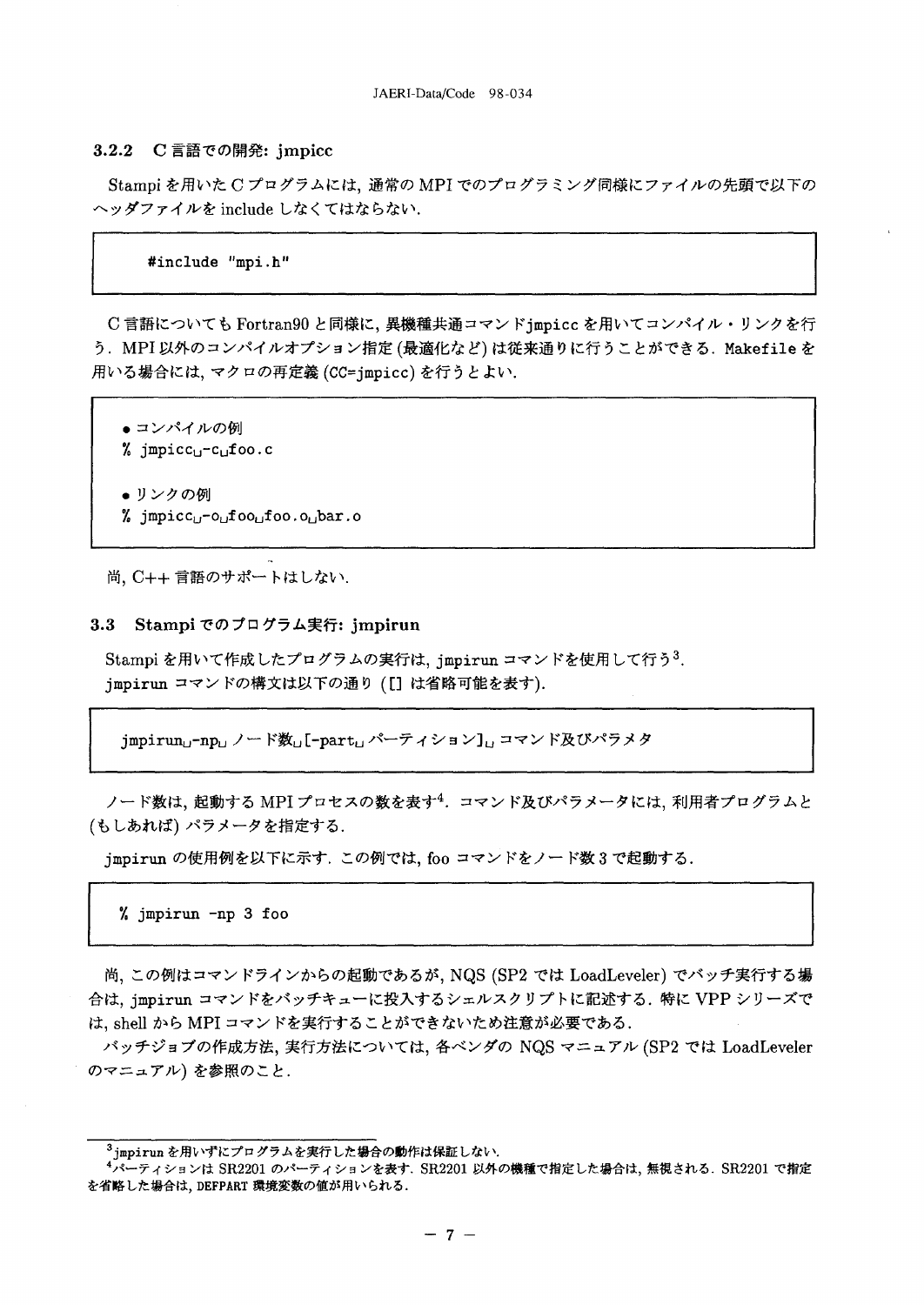### 4 Stampiにおける基本的なプログラミング手法

Stampi の基本的なプログラミングは、動的プロセス生成とそれによって生成されたプロセスとの間の 通信で構成される. 本節では Stampi の基本的なプログラミング手法を Fortran を中心に説明する.

### 4.1 動的プロセス生成と通信

動的プロセス生成とは実行中の MPI プロセスから新たに別の MPI プロセスを実行しグループ間コミュ ニケータを確立することをいう、このとき新たな MPI プロセスは同一並列計算機に限らず、異なる並列 計算機上に生成することができる. そして MPI2 のセマンティックスの範囲内で相互通信が可能である. ベンダー提供の MPI2 ライブラリではプロセス生成は自社計算機内に制限されており、他社の計算機へ のプロセス生成及び相互通信は Stampi で実現可能な機能である.

動的プロセス生成は次に示す MPI2 のMPI\_Comm\_spawn 関数を利用する.

| o引数 | ● Fortran インターフェイス<br>CHARACTER*(*) command, $argv(*)$<br>● C 言語インターフェイス | array_of_errcodes, ierror)<br>int $array\_of\_ercodes[]$ ; | MPI_COMM_SPAWN(command, argv, maxporcs, info, root, comm, intercomm,<br>INTEGER maxprocs, info, root, comm, intercomm, array_of_errcodes(*), ierror<br>int MPI_Comm_spawn(char *command, char *argv[], int maxprocs, MPI_Info info,<br>int root, MPI_Comm comm, MPI_Comm *intercomm, |
|-----|--------------------------------------------------------------------------|------------------------------------------------------------|--------------------------------------------------------------------------------------------------------------------------------------------------------------------------------------------------------------------------------------------------------------------------------------|
| 入力  | command                                                                  | 文字型                                                        | 生成する外部プロセスのプログラム名                                                                                                                                                                                                                                                                    |
|     |                                                                          |                                                            |                                                                                                                                                                                                                                                                                      |
| 入力  | argv                                                                     | 文字型配列                                                      | $command\sim\circ\mathcal{M}(1)$                                                                                                                                                                                                                                                     |
| 入力  | maxprocess                                                               | 整数型                                                        | 生成するプロセスの数                                                                                                                                                                                                                                                                           |
| 入力  | info                                                                     | ハンドル                                                       | (key,value) 組による情報の集合によって,                                                                                                                                                                                                                                                           |
|     |                                                                          |                                                            | プロセス生成に関する詳細を指示する                                                                                                                                                                                                                                                                    |
| 入力  | root                                                                     | 整数型                                                        | プロセス生成に関する前述の引数が有効なランク                                                                                                                                                                                                                                                               |
| 入力  | comm.                                                                    | ハンドル                                                       | プロセス生成を含むグループ内コミュニケータ                                                                                                                                                                                                                                                                |
| 出力  | intercomm                                                                | ハンドル                                                       | 旧グループと生成されたグループ間のコミュニケータ                                                                                                                                                                                                                                                             |
| 出力  | array_of_errcodes 整数型配列                                                  |                                                            | プロセス毎の戻り値                                                                                                                                                                                                                                                                            |
|     |                                                                          |                                                            |                                                                                                                                                                                                                                                                                      |

次の3つの引数項については MPI 予約定数を指定することができる.

| argv | MPI_ARGV_NULL | 外部プロセスに引数なし                                               |
|------|---------------|-----------------------------------------------------------|
| info | MPI INFO NULL | Info オブジェクトによる詳細指定をしない                                    |
|      |               | array_of_errcodes MPI_ERRCODES_IGNORE プロセス毎の戻り値(エラー)を返さない |

intercommには新たに生成された外部プロセスグループとのグループ間コミュニケータが格納される. このグループ間コミュニケータは MPI で規定されたグループ間コミュニケータと同等の機能を有する が、現バージョンの Stampi では基本データ型に対する1対1通信以外の機能についてはサポートしな い. 同様にして機種間を跨いだ形のグループの定義、コミュニケータの作成はできない.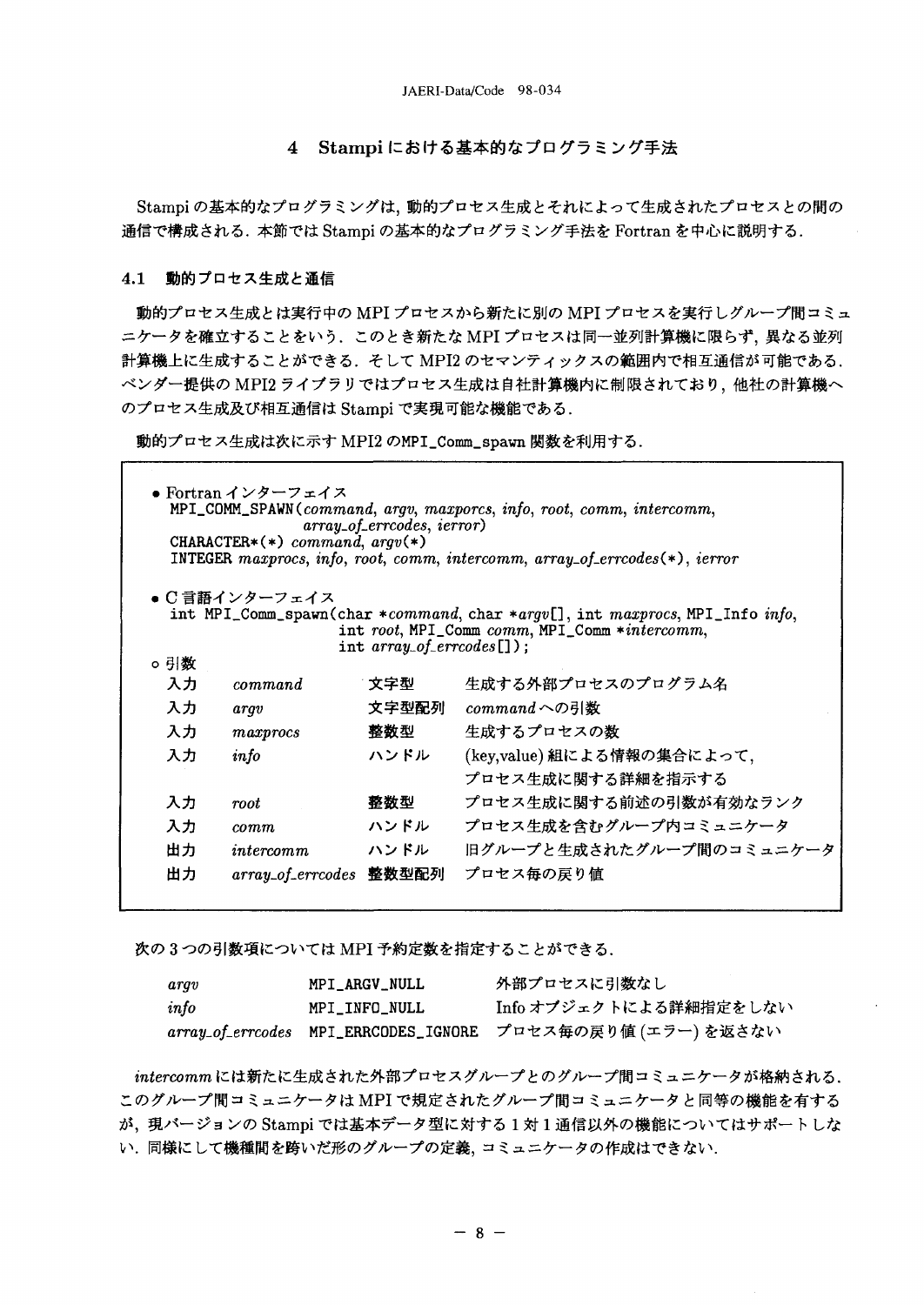MPI\_Comm\_spawn を用いた最も簡単な例として、マネージャによるワーカー制御プログラムを示す5.

```
1 . マネージャープログラム
 \overline{2}program manager
 3
          include 'mpif.h'
 \overline{4}integer world_size, universe_size, universe_sizep, everyone
 \overline{5}character*100 worker_program
 6\phantom{1}\mathbf{c}\overline{7}call MPI_Init(ierr)
 8
          call MPI_Comm_size(MPI_COMM_WORLD, world_size, ierr)
 \mathbf{Q}if(world_size.ne.1) call errer("Top heavy with management")
10<sub>c</sub>11
         write(6, *) 'How many processes total?'
12
         read(5, *)universe_size
13
         if(universe_size.eq.1) call error("No room to start workers")
14c15
         call choose_worker_program(worker_program)
16
         call MPI_Comm_spawn(worker_program, MPI_ARGV_NULL, universe_size-1,
17
                  MPI_INFO_NULL, O, MPI_COMM_SELF, everyone,
        \boldsymbol{k}18
        \pmb{\hat{x}}MPI_ERRCODES_IGNORE, ierr)
19<sub>c</sub>20 c 並列コードをここに記述する. コミュニケータ "everyone"は生成された
21 c プロセス (グループ間コミュニケータ "everyone"におけるリモートグループ内で
22 c ランク 0, ... universe_size-2) 間との通信に利用される.
23c24<sup>1</sup>call MPI_Finalize(ierr)
25
         end
26 ● ワーカープログラム
27
         program worker
28
         include 'mpif.h'
29
         integer size, parent
30 \, \mathrm{c}31
         call MPI_Init(ierr)
32
         call MPI_Comm_get_parent(parent, ierr)
33
         if(parent.eq.MPI_COMM_NULL) call error("No parent!")
34
         call MPI_Comm_remote_size(parent, size, ierr)
35
         if(size.ne.1) call error("Something's wrong with the parent")
36|c|37 c 並列コードをここに記述する.
38 |c|マネージャーは (リモートグループの)parent のランク0で表される.
39 |c もしワーカー間で通信を行う必要があるときには、MPI_COMM_WORLDを利用する.
40 c41
         call MPI_Finalize(ierr)
42
         end
```
<sup>5</sup>これは MPI2 仕様書 [8] の 92 頁に C 言語で書かれたソースコードをもとに主要部分のみを Fortran に翻訳したものであ る.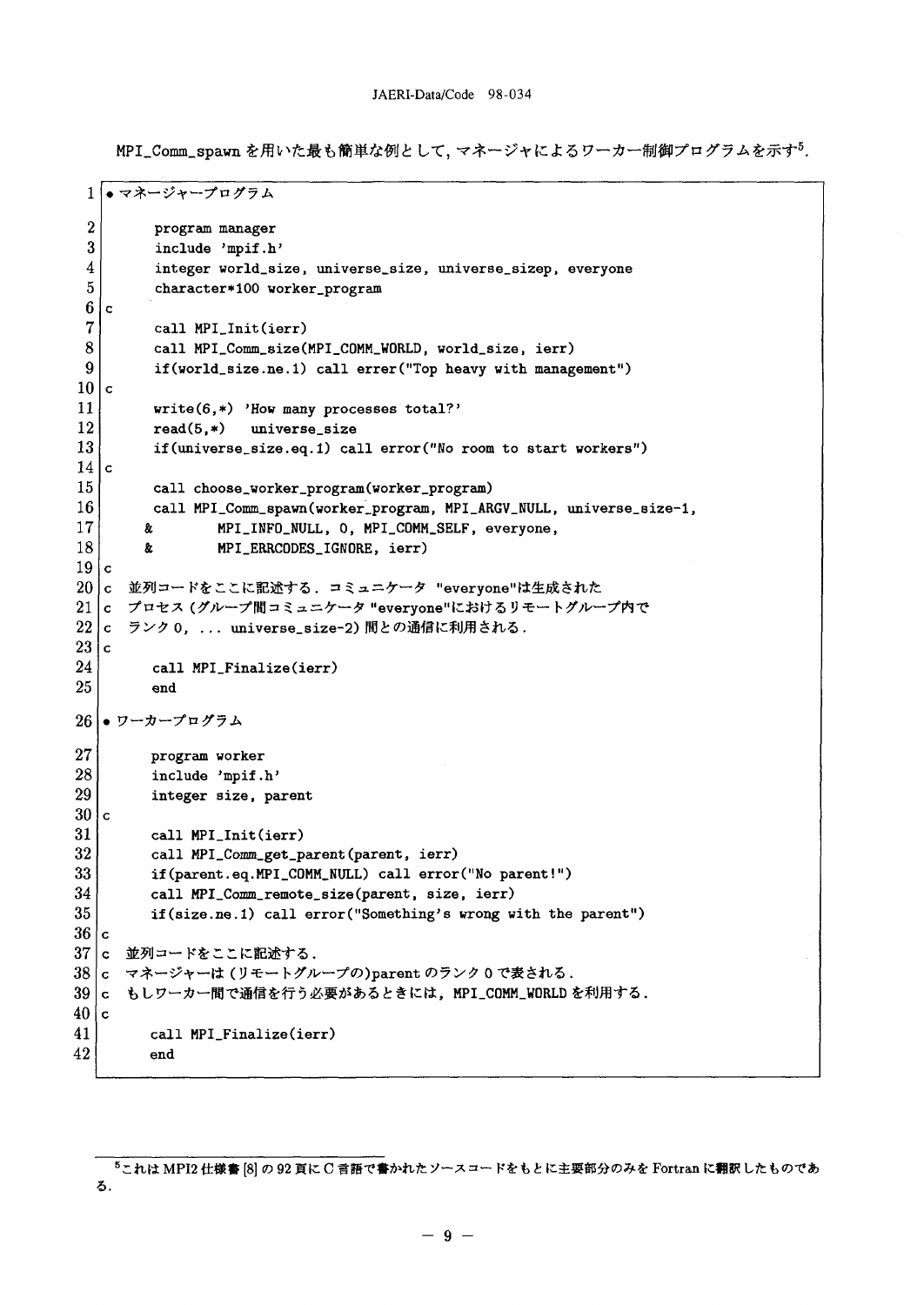

●1の場合

マネージャー :: call MPI\_Send(mes,len,MPI\_INTEGER,1,tag,everyone,ierr)

- ワーカー [1] :: call MPI\_Recv(mes,len,MPI\_INTEGER, 0, tag, parent, status, ierr)
- 2の場合

| $\nabla \neg \pi \neg \pi$ [3] :: call MPI_Send(mes,len,MPI_INTEGER, 0, tag, parent, ierr) |
|--------------------------------------------------------------------------------------------|
| マネージャー :: call MPI_Recv(mes,len,MPI_INTEGER,3,tag,everyone,status,ierr)                    |

● 3の場合

ワーカー [5] :: call MPI\_Send(mes,len,MPI\_INTEGER, 4, tag, MPI\_COMM\_WORLD, ierr) ワーカー [4] :: call MPI\_Recv(mes,len,MPI\_INTEGER,5,tag,MPI\_COMM\_WORLD,status,ierr)

図 4.1: マネージャー / ワーカー間の通信

本プログラムはマネージャー、ワーカーがそれぞれ別の実行オブジェクトからなる MPMD の処理方式 をとるものである. マネージャーがワーカーのプロセス数の入力を受け、起動すべきプログラムを実行中 に決定し(15行目 choose\_worker\_program)起動をかける. この例の場合ワーカーはマネージャーと 同じ計算機上で起動される.

通信相手の指定は (コミュニケータ, グループ内ランク)' で行われる. プログラム中のコメントにもあ るように、マネージャー側からワーカーへの通信は MPI\_Comm\_spawn を呼んだ際に、格納されたグルー プ間コミュニケータevervone を用いて行う、逆にワーカー側からマネージャーへの通信を行うために は、32 行目にある MPI\_Comm\_get\_parent を呼び出し、自分自身を spawn した親のグループとのグルー プ間コミュニケータ (parent)を取得しそれを用いて通信を行わなくてはならない。ワーカー同士の通信 にはワーカー世界でのMPI\_COMM\_WORLD を用いればよい (図 4.1 参照). ここで、マネージャー側とワー カー側のMPI\_COMM\_WORLD はそれぞれのグループ全体を表現するコミュニケータとして存在する. プロ グラムの字面上は同一のMPI\_COMM\_WORLD が別の実体として複数存在することに注意されたい.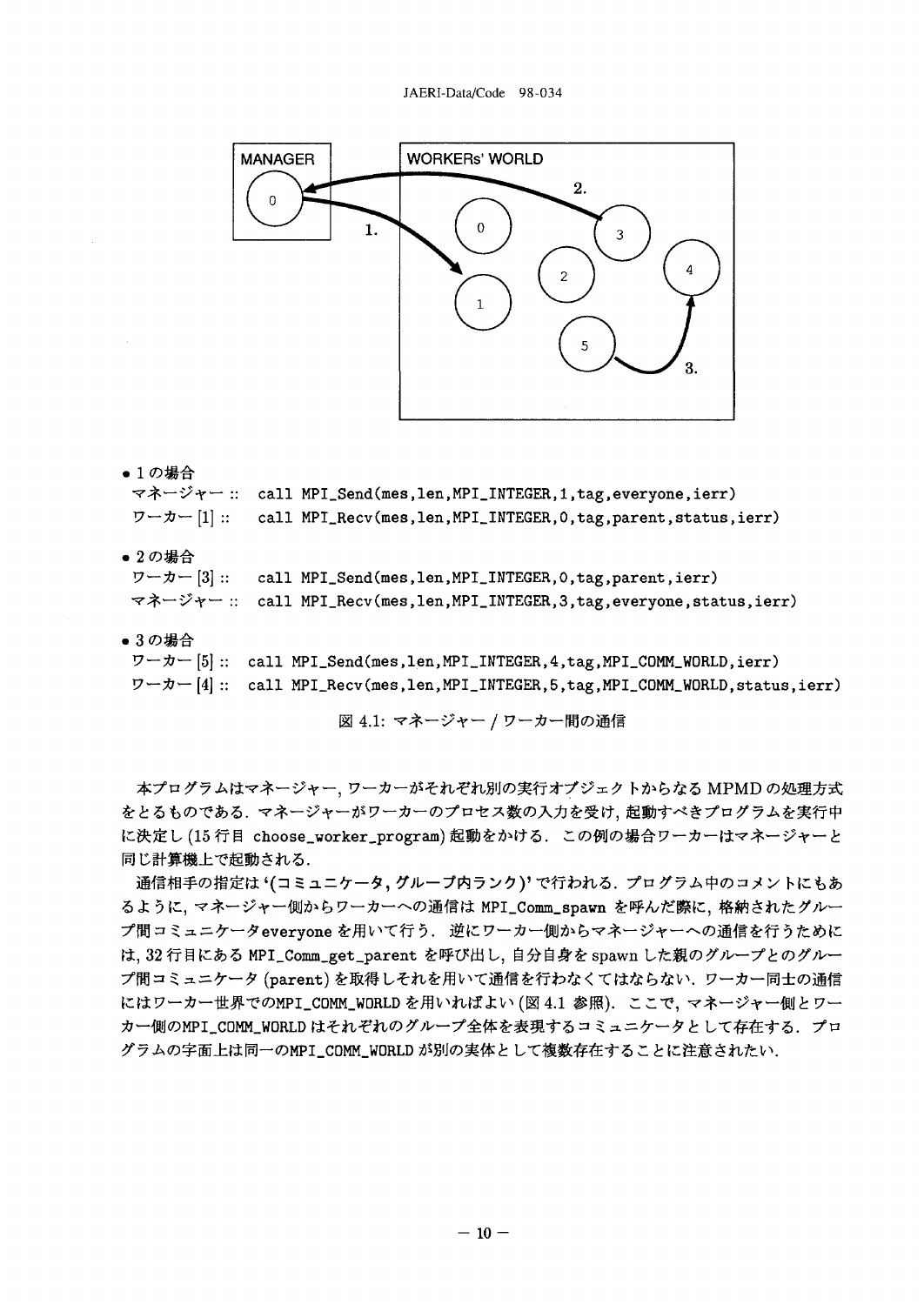

図 4.2: グループ間通信の制約 (左. 親-子-孫,右. 親-子 A&子B)

また、親が外部プロセス (子A)を生成した後、更に別の外部プロセス (子B)を生成したり、子の外部プ ロセスから更に孫の外部プロセスを生成することも可能である。ただし、子Aから子Bへ直接通信した り親から孫へ直接通信することは MPI のセマンティクス上出来ない. 必ず間にある MPI プロセスを経 由しなくてはならない (図 4.2 参照).

親グループとのグループ間コミュニケータの取得

|           | ● Fortran インターフェイス<br>MPI_COMM_GET_PARENET(parent, ierror)<br>INTEGER parent, ierror |      |                         |  |
|-----------|--------------------------------------------------------------------------------------|------|-------------------------|--|
|           | ● C 言語インターフェイス<br>int MPI_Info_create(MPI_Comm *parent)                              |      |                         |  |
| o引数<br>出力 | $\emph{parent}$                                                                      | ハンドル | <b>- 親グループ間のコミュニケータ</b> |  |

もし spawn されてないプロセスがこの関数を呼び出した場合には、parentにはMPI\_COMM\_NULL が返 却される. MPMD でなく SPMD で異機種の制御を行う場合にはMPI\_Comm\_get\_parent の戻り値をも とに if 文などで分岐をかける方法が有効である.

また、親グループのプロセス数は34行目にある様に MPI\_Comm\_remote\_size を利用して得ることが できる.

親グループのプロセス数取得

|                 | ● Fortran インターフェイス<br>MPI_COMM_REMOTE_SIZE(parent, size, ierror)<br>INTEGER parent, size, ierror |             |                                |
|-----------------|--------------------------------------------------------------------------------------------------|-------------|--------------------------------|
|                 | ● C 言語インターフェイス<br>int MPI_Comm_remote_size(MPI_Comm *parent, int *size)                          |             |                                |
| o引数<br>入力<br>出力 | $\it parent$<br>size                                                                             | ハンドル<br>整数型 | 親グループ間のコミュニケータ<br>親グループ間のプロセス数 |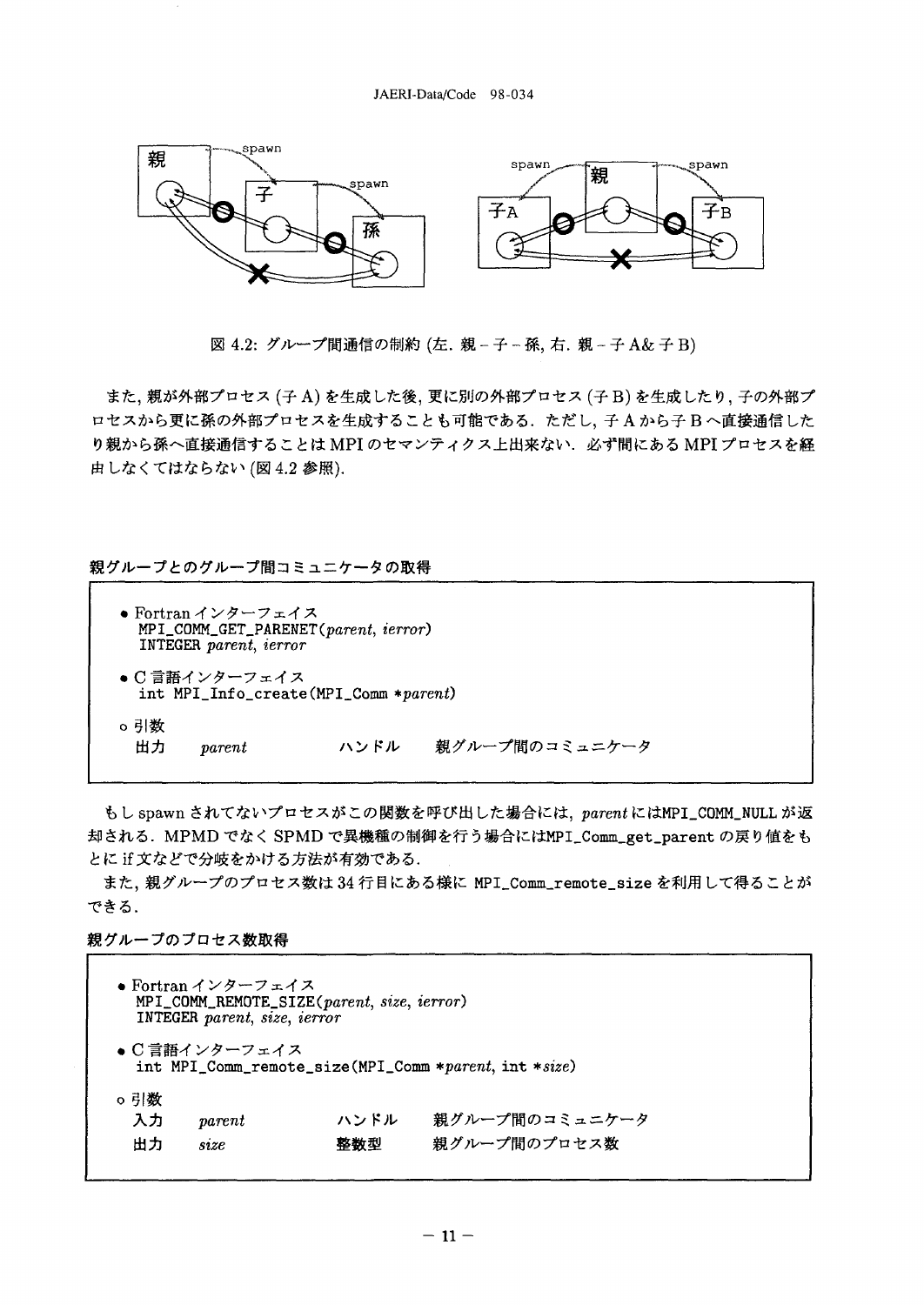### 4.2 Info オブジェクトの取り扱い

次に Info オブジェクトを使った外部プロセスの詳細情報の指定方法を説明するが、その前に Info オブ ジェクトの取り扱いについて解説する. Info オブジェクトは (key,value) 組の情報を格納するためのリス ト構造体であり、MPI2の幾つかの関数で情報の引用に用いられる. 利用者は Info オブジェクトにアク セスするための以下に示すような特別な関数を呼び出さなくてはならない.

Info オブジェクトの生成

| ● Fortran インターフェイス<br>MPI_INFO_CREATE(info, ierror)<br>INTEGER info, ierror |                |                                     |                   |
|-----------------------------------------------------------------------------|----------------|-------------------------------------|-------------------|
|                                                                             | ● C 言語インターフェイス | int MPI_Info_create(MPI_Info *info) |                   |
| o引数<br>ᄈ                                                                    | info           | ハンドル                                | 生成された Info オブジェクト |

## Info オブジェクトへの情報の登録

| ● Fortran インターフェイス<br>$MPI$ <sub>-</sub> INFO <sub>-</sub> SET( <i>info</i> , key, value, <i>ierror</i> )<br>INTEGER info, ierror<br>CHARACTER* $(*)$ key, value |                      |                    |                                                         |  |
|------------------------------------------------------------------------------------------------------------------------------------------------------------------|----------------------|--------------------|---------------------------------------------------------|--|
|                                                                                                                                                                  | ● C 言語インターフェイス       |                    | int MPI_Info_set(MPI_Info info, char *key, char *value) |  |
| ○ 引数<br>入出力<br>入力<br>入力                                                                                                                                          | info<br>key<br>value | ハンドル<br>文字型<br>文字型 | Info オブジェクト<br>登録する情報の key<br>keyに対する value             |  |

Info オブジェクトの情報参照

| ● Fortran インターフェイス<br>MPI_INFO_GET(info, key, valuelen, value, flag, ierror)<br>INTEGER info, valuelen, ierror<br>CHARACTER* $(*)$ key, value<br>LOGICAL $Haq$ |                |      |                                                                                  |
|----------------------------------------------------------------------------------------------------------------------------------------------------------------|----------------|------|----------------------------------------------------------------------------------|
|                                                                                                                                                                | ● C 言語インターフェイス |      | int MPI_Info_get(MPI_Info info, char *key, int valuelen, char *value, int *flag) |
| o引数                                                                                                                                                            |                |      |                                                                                  |
| 入出力                                                                                                                                                            | info           | ハンドル | - Info オブジェクト                                                                    |
| 入力                                                                                                                                                             | key            | 文字型  | 参照する情報の key                                                                      |
| 入力                                                                                                                                                             | valuelen       | 整数型  | value に格納可能な文字列長                                                                 |
| 出力                                                                                                                                                             | value          | 文字型  | key に対する value                                                                   |
| 出力                                                                                                                                                             | flag           | 論理型  | key が定義されているかのチェック                                                               |
|                                                                                                                                                                |                |      |                                                                                  |

 $\sim$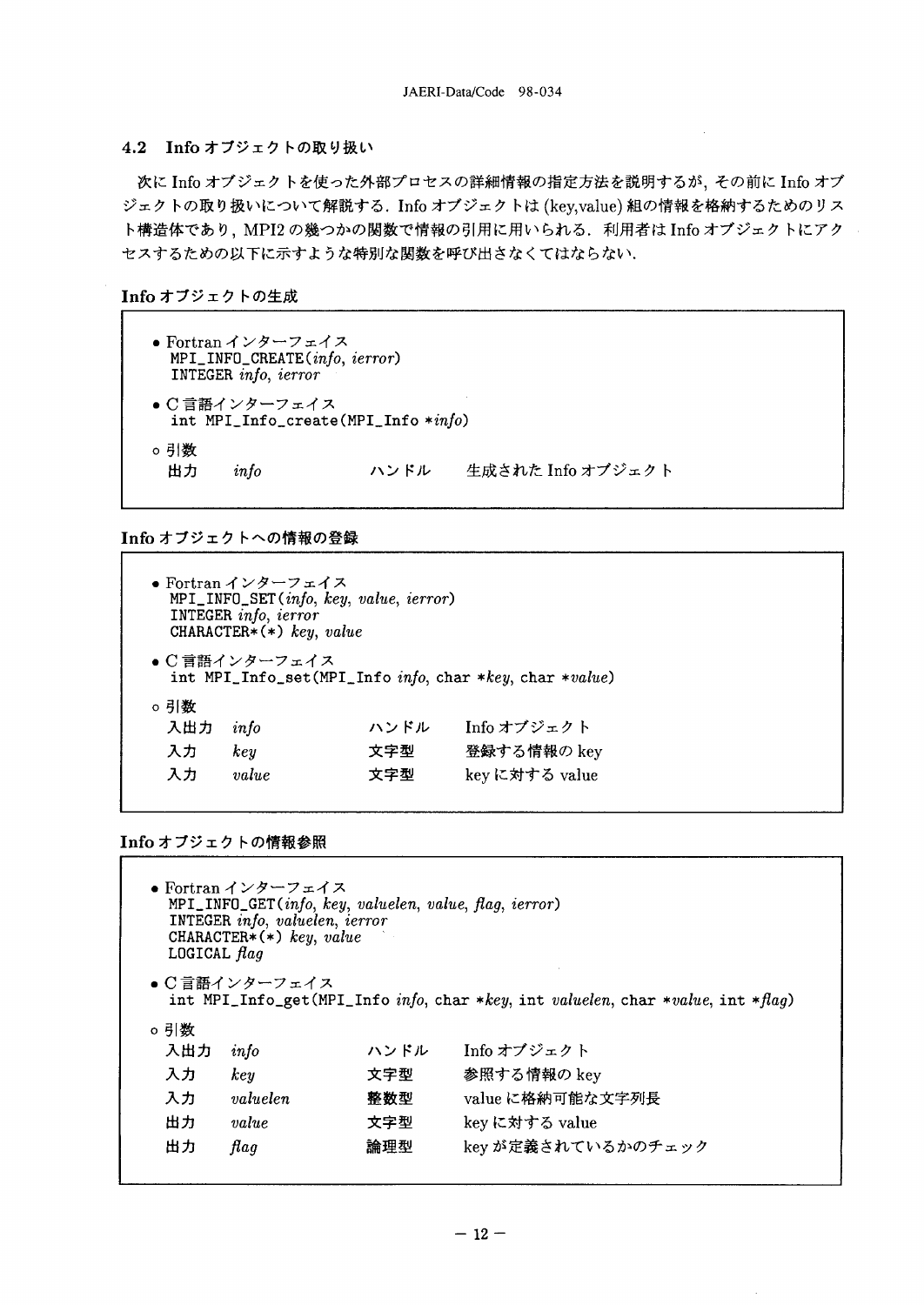### 4.3 Info オブジェクトを使った外部プロセス生成

Info オブジェクトを用いて次の条件でプログラムを生成する例を示す.

- hi00011 という計算機上に
- /home001/g0188/j0000/test ディレクトリ上の
- sample01というプログラムを
- /home001/g0188/j0000/run というディレクトリにおいて
- NQS のqueX というクラス, partX というパーティションで
- プロセス数3個分

|                | ● Info オブジェクトを使った例                                                |
|----------------|-------------------------------------------------------------------|
| $\overline{2}$ | call MPI_INFO_CREATE(info, ier)                                   |
| 3              | call MPI_INFO_SET(info, "host", "hi00011",ier)                    |
| 4              | call MPI_INFO_SET(info, "path", "/home001/g0188/j0000/test", ier) |
| 5              | call MPI_INFO_SET(info, "wdir", "/home001/g0188/j0000/run", ier)  |
| 6              | call MPI_INFO_SET(info, "nqsq", "queX", ier)                      |
| $\overline{7}$ | call MPI_INFO_SET(info, "part", "partX", ier)                     |
| 8              | call MPI_COMM_SPAWN("sample01", MPI_ARGV_NULL, 3, info,           |
| 9              | 0, MPI_COMM_WORLD, icomm, MPI_ERRORCODES_IGNORE, ier)             |
| 10             | if(ier.ne.MPI_SUCCESS)then                                        |
| 11             | $write(*, *)$ "Spawn failed"                                      |
| 12             | stop 1                                                            |
| 13.            | endif                                                             |
| 14             |                                                                   |
|                |                                                                   |

この例ではプログラムに対してパラメータ群をハードコーディングしてしまうのでそれらの変更が必 要になった場合には、ソースの再コンパイルをしなくてはならない、パラメータを頻繁に変更する場合に は、それらを file を介してシステムに通知する仕組みが MPI2 では用意されている. Info オブジェクト のfile キーに対してファイル名を指定することでなされる.

1 |● info ファイルを使った例  $\overline{2}$ call MPI\_INFO\_SET(info, "file", "info",ier)  $\mathbf{3}$ call MPI\_COMM\_SPAWN("", MPI\_ARGV\_NULL, 0, info,  $\overline{\mathbf{4}}$ 0, MPI\_COMM\_WORLD, icomm, MPI\_ERRORCODES\_IGNORE, ier)  $\mathbf{1}$ 5 ● info ファイルの内容 6  $host: hi00011$  $\overline{7}$ path: /home001/g0188/j0000/test 8 -cmd: sample01  $\overline{9}$ wdir: /home001/g0188/j0000/run 10 nqsq: queX 11 part: partX 12  $-np: 3$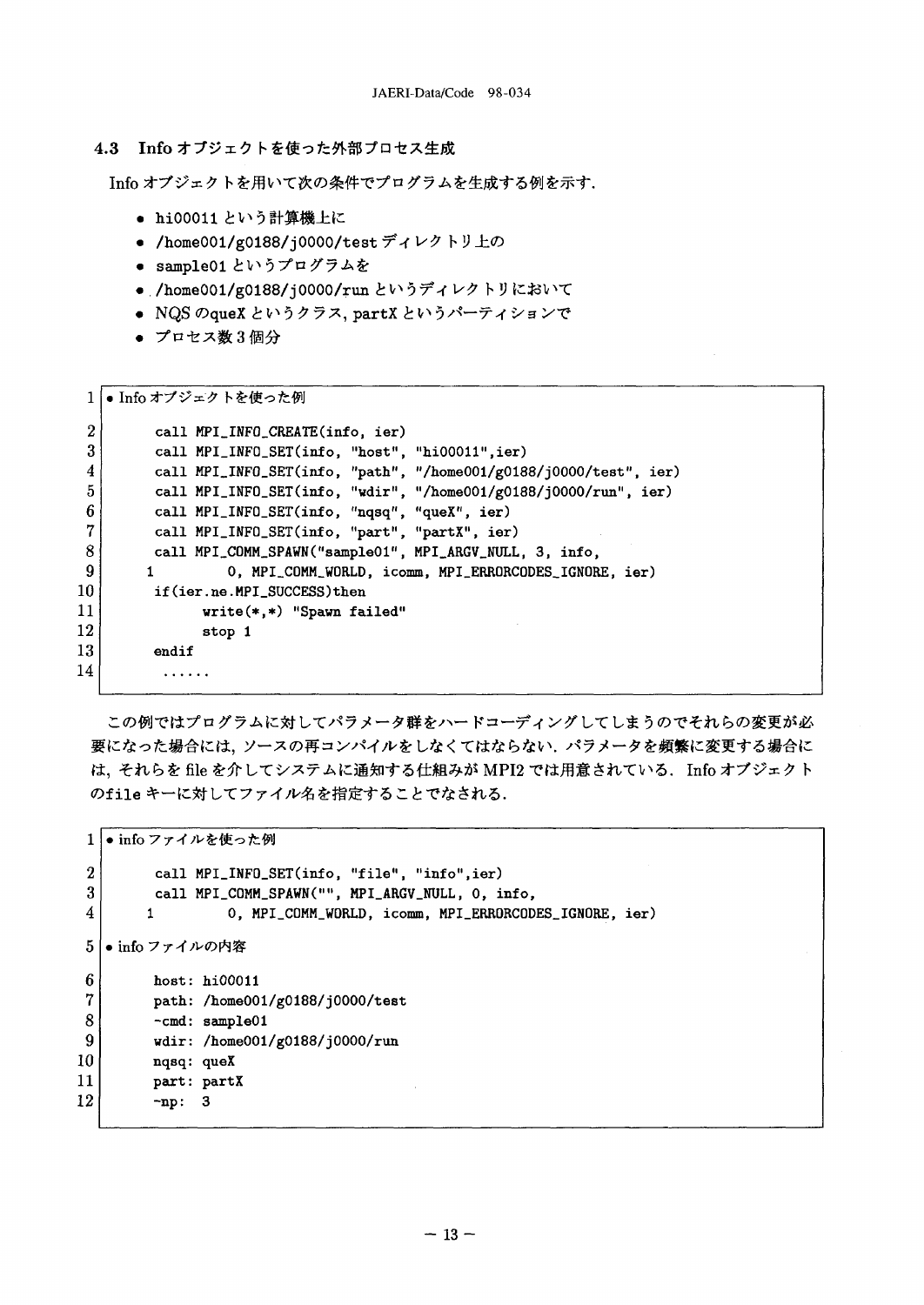infoファイルの書式は1行単位で

 $key: value$ 

と Stampi では決めている<sup>6</sup>. 行頭に# が付くものはコメントと見なされる.

外部プロセス起動に有効な Info オブジェクトのキー,並びに info ファイルに指定可能な情報は表 4.1, 表4.2に示す通りである。尚これら以外の情報が記述されている場合にはその情報は無視される。

また外部プロセス起動での同一キーに対する情報の優先順位は

infoファイル > Info オブジェクト > MPI\_Comm\_spawn への引数 > デフォルト

である.

| #            | キー   | 説明                             |
|--------------|------|--------------------------------|
| 1            | host | プロセス生成先ホスト                     |
| $\mathbf{2}$ | user | プロセスを実行するユーザ                   |
| 3            | wdir | プロセスを実行するディレクトリ                |
| 4            | path | コマンドサーチパス                      |
| 5            | part | プロセスを実行するパーティション (SR2201 のみ)   |
| 6            | nqsq | NQS のキュー (指定しない場合, TSS で実行)    |
| 7            | node | NQS で使用するプロセッサノード数 (省略時はプロセス数) |
| 8            | file | プロセス起動制御ファイル                   |

## 表 4.1: 外部プロセス起動を制御する情報

表 4.2: info ファイルに記述できる情報

| #              | キー     | 説明                                        |
|----------------|--------|-------------------------------------------|
|                | host   | プロセス生成先ホスト                                |
| $\overline{2}$ | user   | プロセスを実行するユーザ                              |
| 3              | wdir   | プロセスを実行するディレクトリ                           |
| 4              | path   | コマンドサーチパス                                 |
| 5              | part   | プロセスを実行するパーティション (SR2201 のみ)              |
| 6              | ngsg   | NQS のキュー (指定しない場合, TSS で実行)               |
| 7              | node   | NQS で使用するプロセッサノード数 (省略時はプロセス数)            |
| 8              | $-cmd$ | 実行するコマンド及びパラメタ (MPI_Comm_spawn の指定を置き換える) |
| 9              | $-np$  | MPI プロセスのプロセス数 (MPI_Comm_spawn の指定を置き換える) |

<sup>6</sup>MPI2 では info ファイルの書式は実装依存にしているため他の MPI2 実装とは互換性がない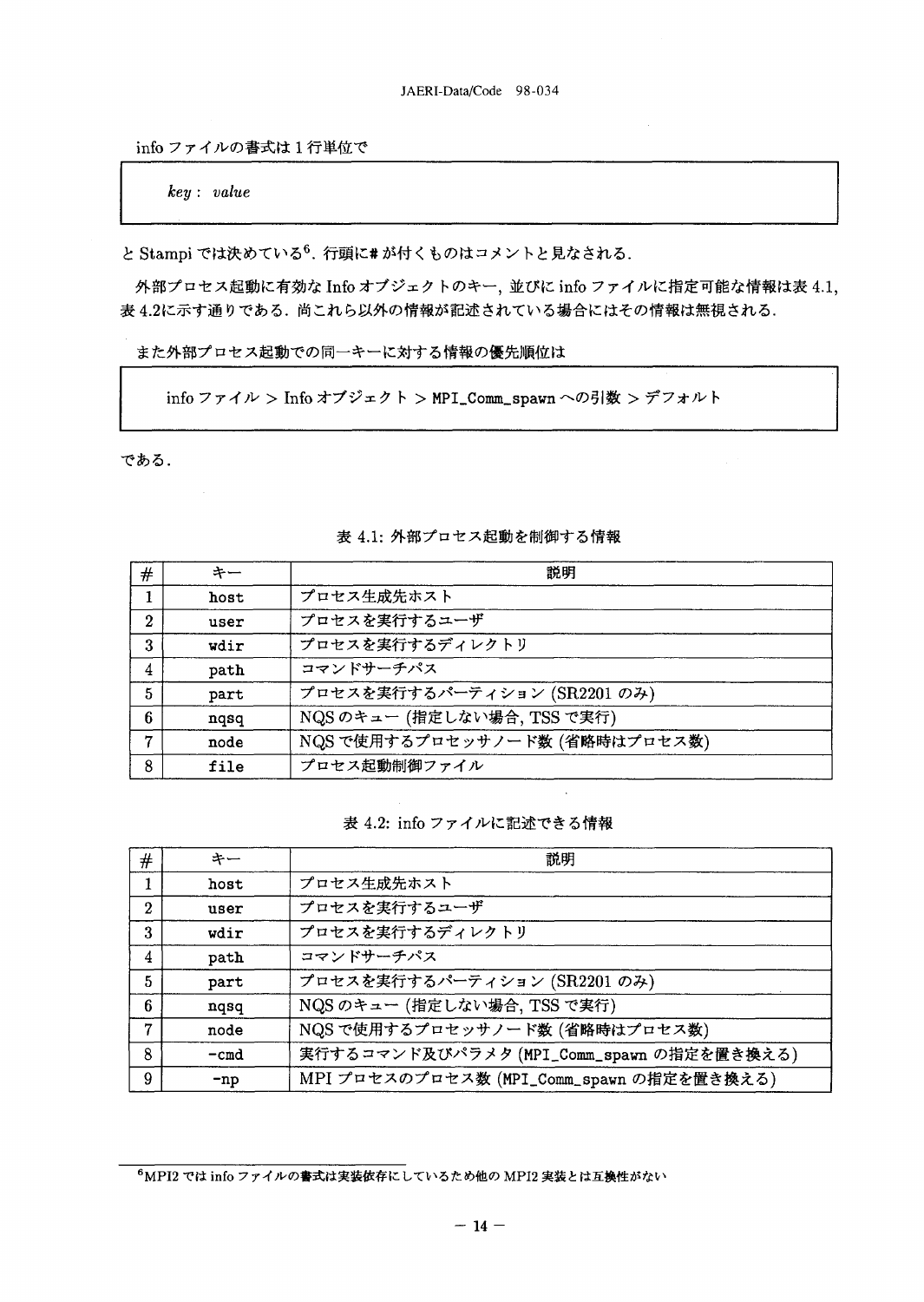#### おわりに  $5<sup>1</sup>$

 $\sim 10^{-11}$ 

異機種並列計算機間通信ライブラリ Stampi は、従来のベンダー提供の MPI ライブラリでは実現され ていなかった異機種間の通信を MPI インターフェイスのみで可能とする世界的にも初めての MPI2 実 装系である.本報告書はユーザズガイドとして、Stampi の利用法、異機種共通コマンドならびに関数仕様 について説明した.

すでに Stampi を使用した異機種並列プログラムの成果が出始めており、新たな計算機の利用法が展開 されつつあるといえよう. 今後 COMPACS 以外にも移植を進めていく予定であり、各種ワークステー ション (クラスタ), SMP(マルチプロセッサ) 機等での利用が可能になるであろう. 本報告書を通じて多 くの研究者に Stampi を利用していただければ幸いである.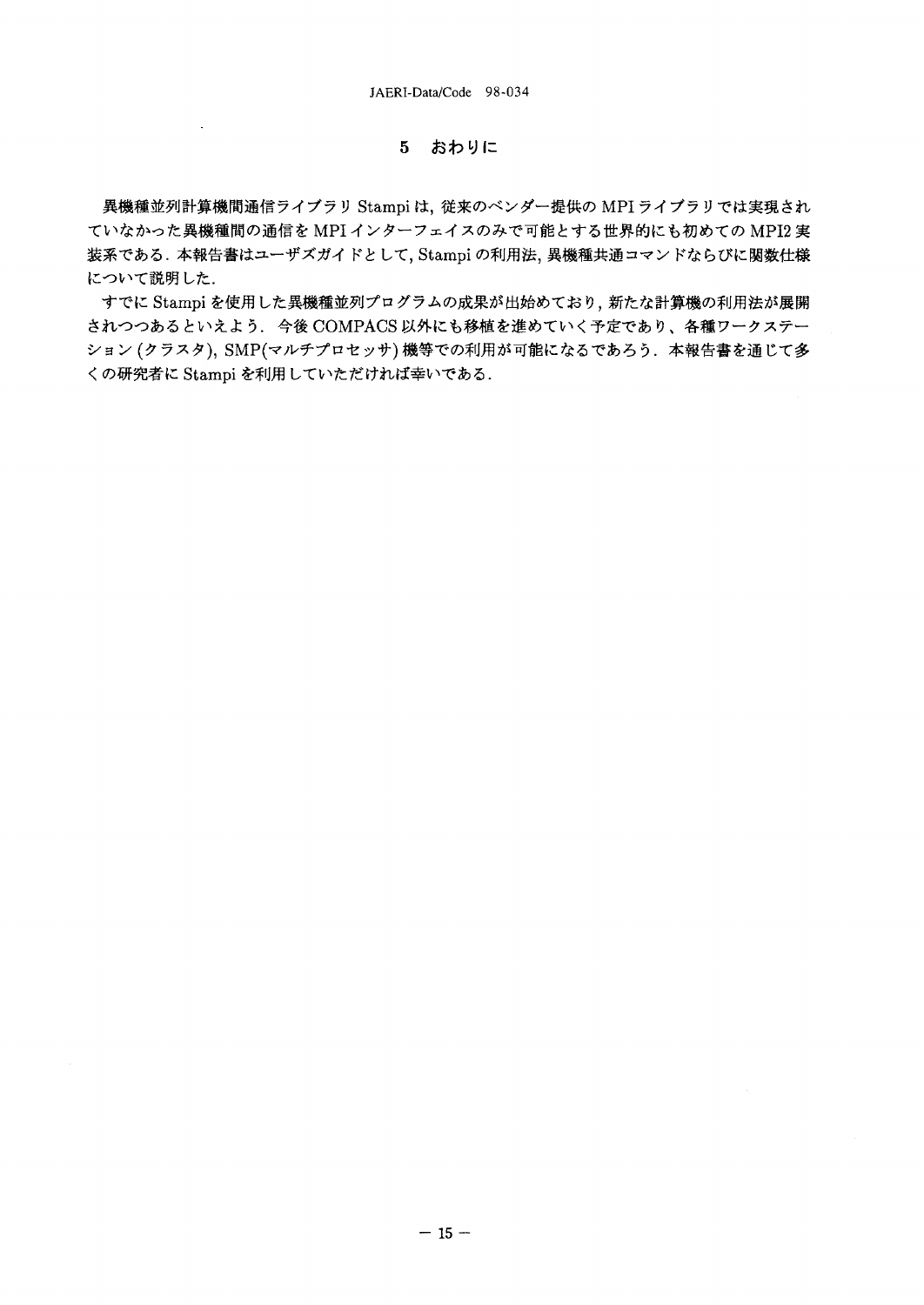## 参考文献

- [1] 徳田、小出、今村、松本 ほか : トカマク・プラズマにおけるハイブリッド・シミュレーション、日本 物理学会 53 回年会, 1pP5 (1998).
- [2] Kimura T. and Takemiya H. : Local Area Metacomputing for Multidiciplinary Problems: A Case Study for Fluid/Structure Coupled Similation, Proc. of Int. Conf. on Supercomputing, pp. 149-156 (1998).
- [3] Intel Corporation: Paragon System Fortran Calls Reference Manual (1995).
- [4] 日本 IBM : Parallel Environment for AIX, MPL Programming and Subroutine Reference, Version 2 Release 1, IBM manual GS23-3893-00 (1995).
- [5] Butler R. and Lusk E.: Monitors, messages and clusters: The p4 parallel programming system. Tech. Rep. MCS-P362-0493, Argonne National Laboratory (1993).
- [6] Geist A., Beguelin A., Dongarra J., Jiang W., Manchek R. and Sunderam V. : PVM: A User's Guide and Tutorial for Networked Parallel Computing, The MIT Press (1994). http://www.netlib.org/pvm3/book/pvm-book.html
- [7] Message Passing Interface Forum : MPI: Message passing interface standard (1996). http://www.mpi-forum.org/ 同日本語訳は http://www.ppc.nec.co.jp/mpi-j/mpi-report-j.ps.Z より入手可能.
- [8] Message Passing Interface Forum : MPI-2: Extensions to the message-passing interface (1997). http://www.mpi-forum.org/
- [9] 小出, 今村, 太田, 川崎 ほか: 並列分散科学技術計算環境 STA(3) 異機種並列計算機間ライブラ リの構築, 計算工学会講演論文集, Vol. 3, No. 1, pp. 81-84 (1998).
- [10] 小出, 今村, 武宮, 平山:異機種並列計算機間の通信を支援する並列分散通信ライブラリ: Stampi, 日本流体力学会年会'98 講演論文集, pp. 413-414 (1998).
- [11] Gropp W. and Lusk E.: User's Guide for mpich, a Portable Implementation of MPI (1998). http://www-c.mcs.anl.gov/mpi/mpich/
- [12] Gropp W., Lusk E. and Skjellum A.: Using MPI, Portable Parallel Programming with the Message-Passing Interface, The MIT Press (1996).
- [13] 日立製作所: HI-UX/MPP MPI-PVM使用の手引き、日立ソフトウェアマニュアル 6A20-3-026-10 (1998).
- [14] 富士通株式会社: UXP/V MPI使用手引書 V11用, 富士通マニュアル J2U5-0271-01 (1998).
- [15] 日本 IBM: Parallel Environment for AIX: MPI Programming and Subroutine Reference, Ver. 2, Rel. 1, IBM manual GC23-3894-00 (1995).
- [16] CRAY Research Inc.: Message Passing Toolkit: Release Overview, CRAY manual RO-5290  $1.1(1996).$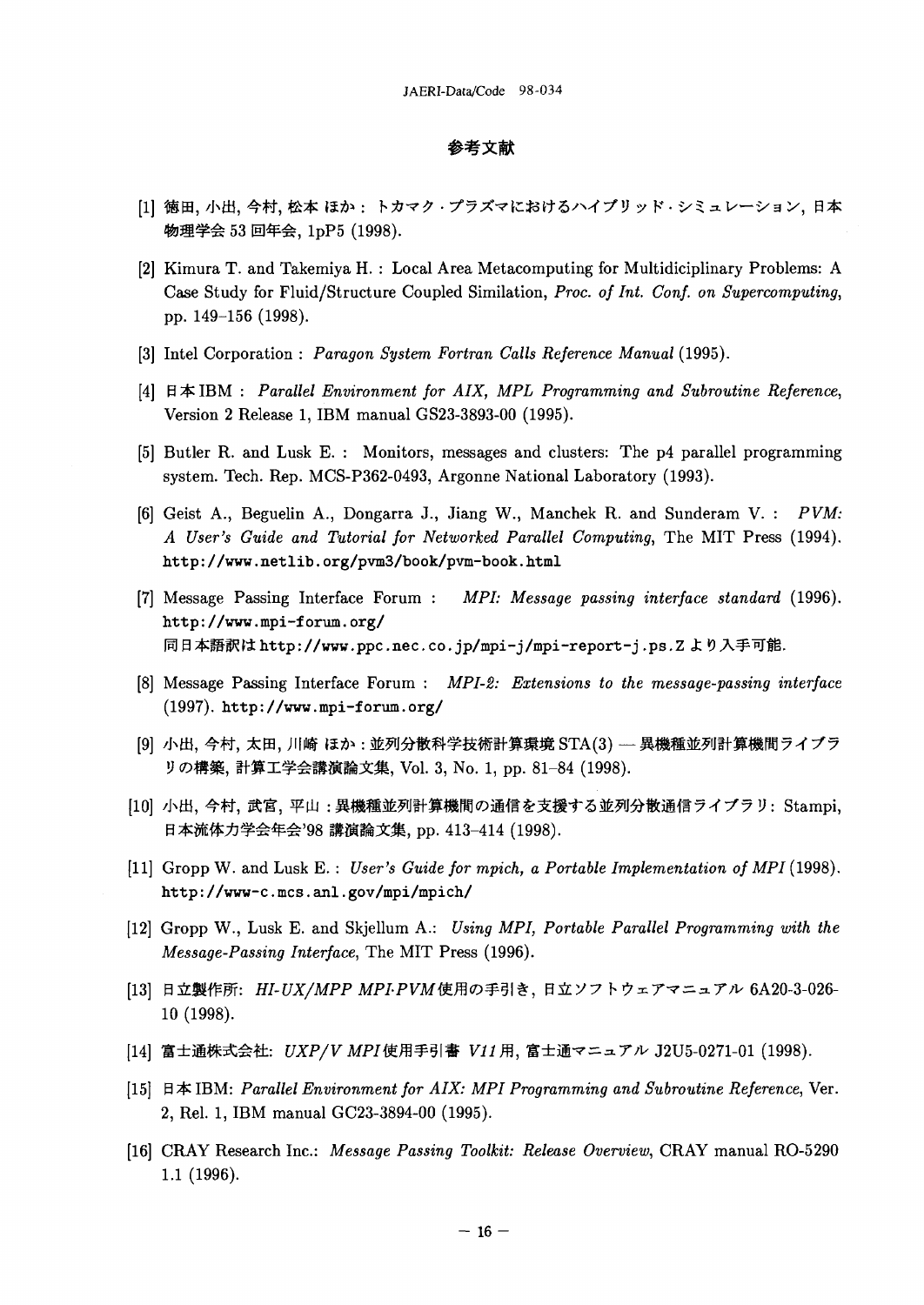- [17] CRAY Research Inc.: Message Passing Toolkit: MPI Programmer's Manual, CRAY manual SR-2197 1.1 (1996).
- [18] 日本電機株式会社: SUPER-UX MPI/SX利用の手引き、日本電気マニュアル G1AF09-1 (1996).

 $\hat{\mathcal{A}}$ 

 $\sim 10^7$ 

 $\overline{\phantom{a}}$ 

 $\sim$ 

 $\mathcal{A}^{\pm}$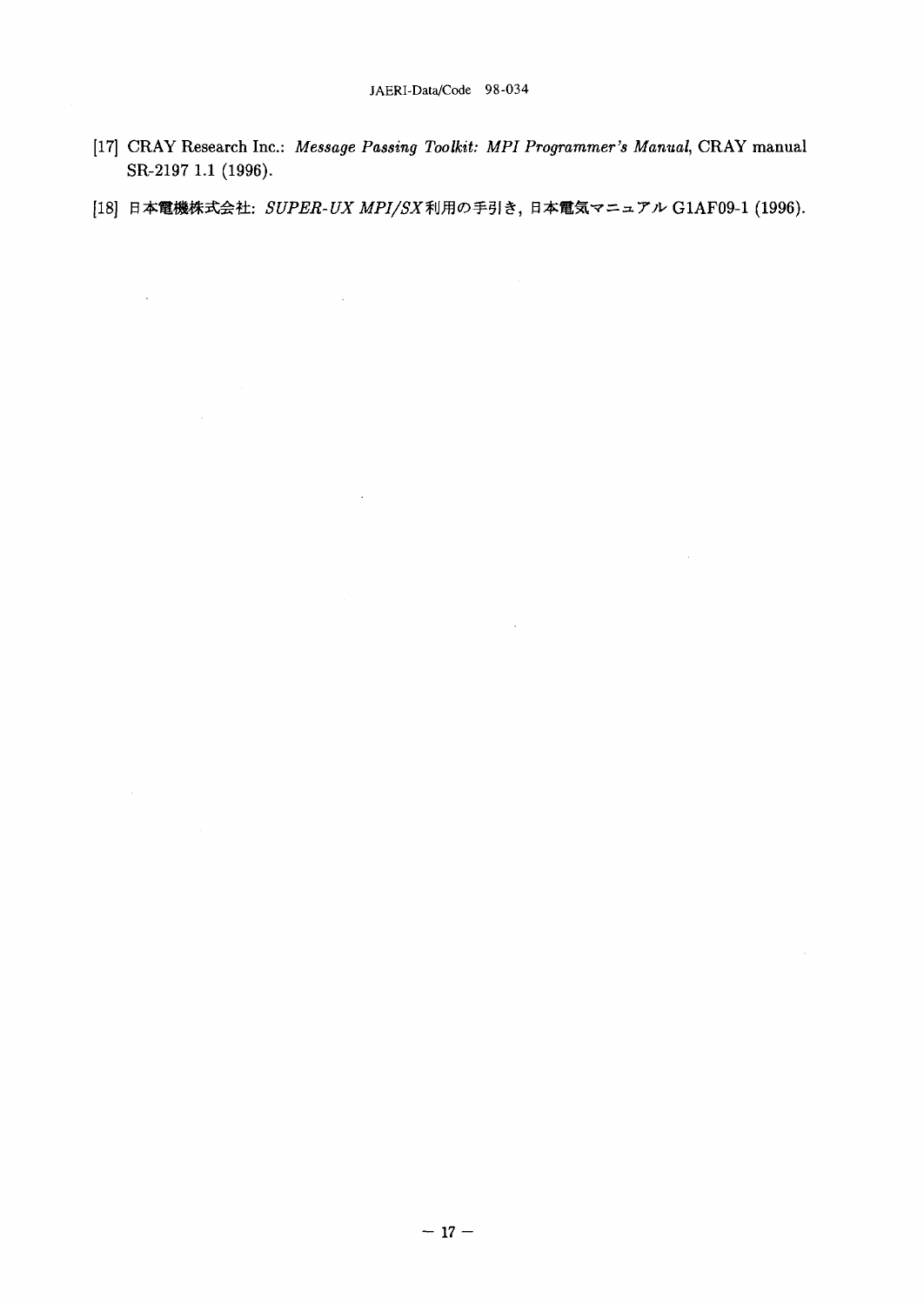# 付録 A Stampi ライブラリインターフェイス

Stampi がサポートする MPI 関数を表1.1に示す。一番右のカラムは外部通信への対応範囲を表して いる。○印が付いたものは外部通信に対応している(内部通信にも対応している). △印は現在外部通信 はサポート対象外であるが今後拡張の対象となっているものである. ×印のものは内部通信のみサポー トする. ここで外部通信に対応するとは、外部に生成したグループとのグループ間コミュニケータならび にそれから派生する通信のリクエストや派生データ型, Info オブジェクトなどを通信関数の引数に指定 できることをいう.

また、本表にないものであっても MPI の関数群はグループ内通信の範囲内で利用可能である. MPI ま たは MPI2 の仕様ならびに使用方法については参考文献 [7, 8, 12], 各社利用マニュアル [13, 14, 15, 17, 18, 11 を参考にされたい.

| #               | 関数                   | 説明                              | 外部通      |
|-----------------|----------------------|---------------------------------|----------|
|                 |                      |                                 | 信対応      |
| $\mathbf{1}$    | MPI_Abort            | コミュニケータ内のプロセスの実行を中断する.          | $\circ$  |
| $\overline{2}$  | MPI_Allreduce        | コミュニケータ内の前プロセスで大域的なリダクション       | $\Delta$ |
|                 |                      | 操作(総和, 最大値, 最小値, 論理演算など)を行い, 結果 |          |
|                 |                      | を全プロセスに返却する.                    |          |
| 3               | <b>MPI_Barrier</b>   | コミュニケータ内の全プロセスでバリア同期を行う.        | $\circ$  |
| $\overline{4}$  | MPI_Bcast            | コミュニケータ内の1つのプロセスから他の全プロセス       | Δ        |
|                 |                      | に対してデータを送信 (または受信)する.           |          |
| $5\overline{)}$ | MPI_Cart_coords      | コミュニケータ内のプロセスのランクを座標に変換する.      | $\times$ |
| 6               | MPI_Cart_create      | コミュニケータにカルテシアン (直積構造のトポロジ)情     | $\times$ |
|                 |                      | 報を付加した新しいコミュニケータを返却する.          |          |
| $\overline{7}$  | MPI_Cart_shift       | カルテシアン構造のトポロジにおいて、 座標方向         | $\times$ |
|                 |                      | へのデータシフト動作を支援する. 具体的には          |          |
|                 |                      | MPI_Sendrecv 関数に指定するランク(通信相手の   |          |
|                 |                      | コミュニケータ内のランク)を求める.              |          |
| 8               | MPI_Comm_dup         | コミュニケータの複製を返却する.                | $\times$ |
| 9               | MPI_Comm_free        | コミュニケータを解放する.                   | $\times$ |
| 10              | MPI_Comm_get_parent  | 親プロセスのコミュニケータを返却する。親プロセスが       | $\circ$  |
|                 |                      | ない場合 MPI_COMM_NULL を返却する.       |          |
| 11              | MPI_Comm_rank        | コミュニケータ内での自プロセスのランクを返却する.       | $\circ$  |
| 12              | MPI_Comm_remote_size | グループ間コミュニケータでの他グループ内のプロセス       | $\circ$  |
|                 |                      | 数を返却する.                         |          |
| 13              | MPI_Comm_size        | コミュニケータ内のプロセス数を返却する.            | $\circ$  |
| 14              | MPI_Comm_spawn       | MPI プロセスを生成する.                  | $\circ$  |
| 15              | MPI_Comm_split       | コミュニケータ内のプロセスをサブグループに分割する       | $\wedge$ |
|                 |                      | ことによって、新しいコミュニケータを定義する.         |          |
| 16              | MPI_Finalize         | MPI 終了関数.                       | O        |

### 表 1.1: Stampi 関数一覧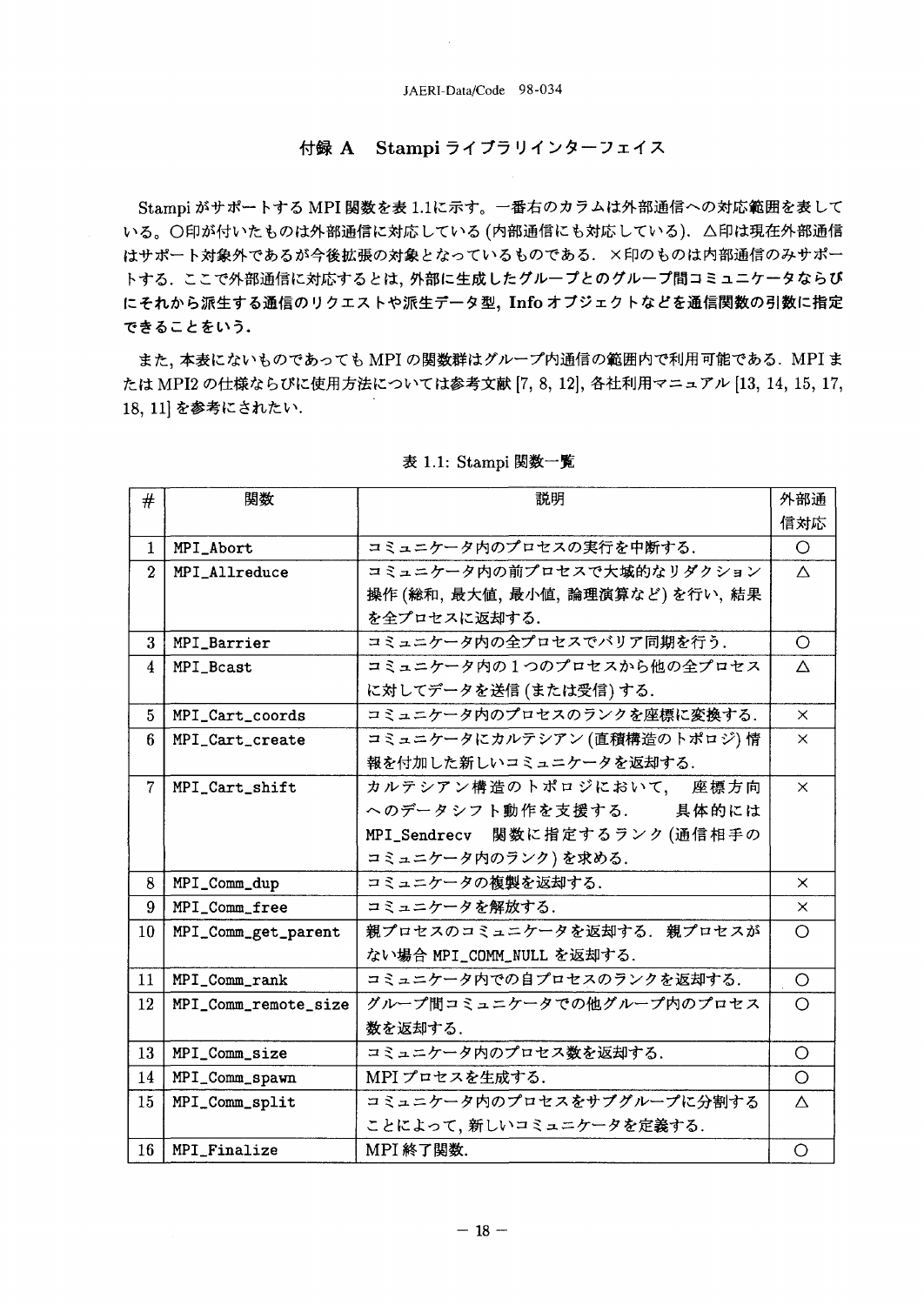| 17 | MPI_Gather            | コミュニケータ内の全プロセスから1つのプロセスに           | Δ          |
|----|-----------------------|------------------------------------|------------|
|    |                       | データを収集し、ランクの順にデータを格納する.            |            |
| 18 | MPI_Gatherv           | コミュニケータ内の全プロセスから1つのプロセスに可          | Δ          |
|    |                       | 変データを収集し、ランクの順にデータを格納する.           |            |
| 19 | MPI_Get_count         | MPI_Recv や MPI_Irecv で受信したデータ数を返却す | O          |
|    |                       | る.                                 |            |
| 20 | MPI_Info_create       | Info オブジェクトを生成する.                  | O          |
| 21 | MPI_Info_delete       | Info オブジェクトから情報を削除する.              | O          |
| 22 | MPI_Info_dup          | Info オブジェクトの複製を作成する.               | O          |
| 23 | MPI_Info_free         | Info オブジェクトを解放する.                  | $\circ$    |
| 24 | MPI_Info_get          | Info オブジェクトから key に対応する情報を返却する.    | $\circ$    |
| 25 | MPI_Info_get_nkeys    | Info オブジェクトに登録されている情報の個数を返却す       | O          |
|    |                       | る.                                 |            |
| 26 | MPI_Info_get_nthkey   | Info オブジェクトに登録された n番目の情報を返却する.     | $\circ$    |
| 27 | MPI_Info_get_valuelen | Info オブジェクトに登録されてた key に対応する情報の    | $\circ$    |
|    |                       | 大きさを返却する.                          |            |
| 28 | MPI_Info_set          | Info オブジェクトに key に対応する情報を登録する.     | $\circ$    |
| 29 | MPI_Init              | MPI 初期化関数.                         | O          |
| 30 | MPI_Iprobe            | ノンブロッキングでの受信確認をする.                 | $\circ$    |
| 31 | MPI_Irecv             | ノンブロッキング通信によって、他プロセスからデータ          | $\circ$    |
|    |                       | を受信する.                             |            |
| 32 | MPI_Isend             | ノンブロッキング通信によって、他プロセスにデータを          | $\circ$    |
|    |                       | 送信する.                              |            |
| 33 | MPI_Probe             | ブロッキングでの受信確認をする.                   | $\circ$    |
| 34 | MPI_Recv              | ブロッキング通信によって、他プロセスからデータを受          | $\circ$    |
|    |                       | 信する.                               |            |
| 35 | MPI_Reduce            | コミュニケータ内の前プロセスで大域的なリダクション          | Δ          |
|    |                       | 操作 (総和, 最大値, 最小値, 論理演算など)を行い, 結果   |            |
|    |                       | を特定のプロセスに返却する.                     |            |
| 36 | MPI_Send              | ブロッキング通信によって、他プロセスにデータを送信          | $\circ$    |
|    |                       | する.                                |            |
| 37 | MPI_Sendrecv          | ブロッキング通信によるデータの送受信を行う.             | $\times$   |
| 38 | MPI_Type_commit       | 派生データ型の記憶操作を行う. 通信バッファの記述(通        | $\times$   |
|    |                       | 信バッファの内容ではない)を記憶する.                |            |
| 39 | MPI_Type_extent       | 派生データ型の大きさ (バイト数)を求める.             | $\times$   |
| 40 | MPI_Type_hvector      | 等間隔に並んだデータ型のコピーから、新しい派生デー          | $\times$   |
|    |                       | タ型を生成する. データの間隔はバイト数で指定する.         |            |
| 41 | MPI_Type_vector       | 等間隔に並んだデータ型のコピーから、新しい派生デー          | $\times$   |
|    |                       | タ型を生成する. データの間隔はデータの数で指定する.        |            |
| 42 | MPI_Wait              | ノンブロッキング通信の終了待ちをおこなう.              | O          |
| 43 | MPI_Wtime             | ある時刻からの経過時間を返却する. ある時刻は利用          | $\bigcirc$ |
|    |                       | 者プログラムの開始から変更されない、返却する時刻は          |            |
|    |                       | MPI_Wtime を呼び出したノードにローカルである.       |            |
|    |                       |                                    |            |

 $\hat{L}$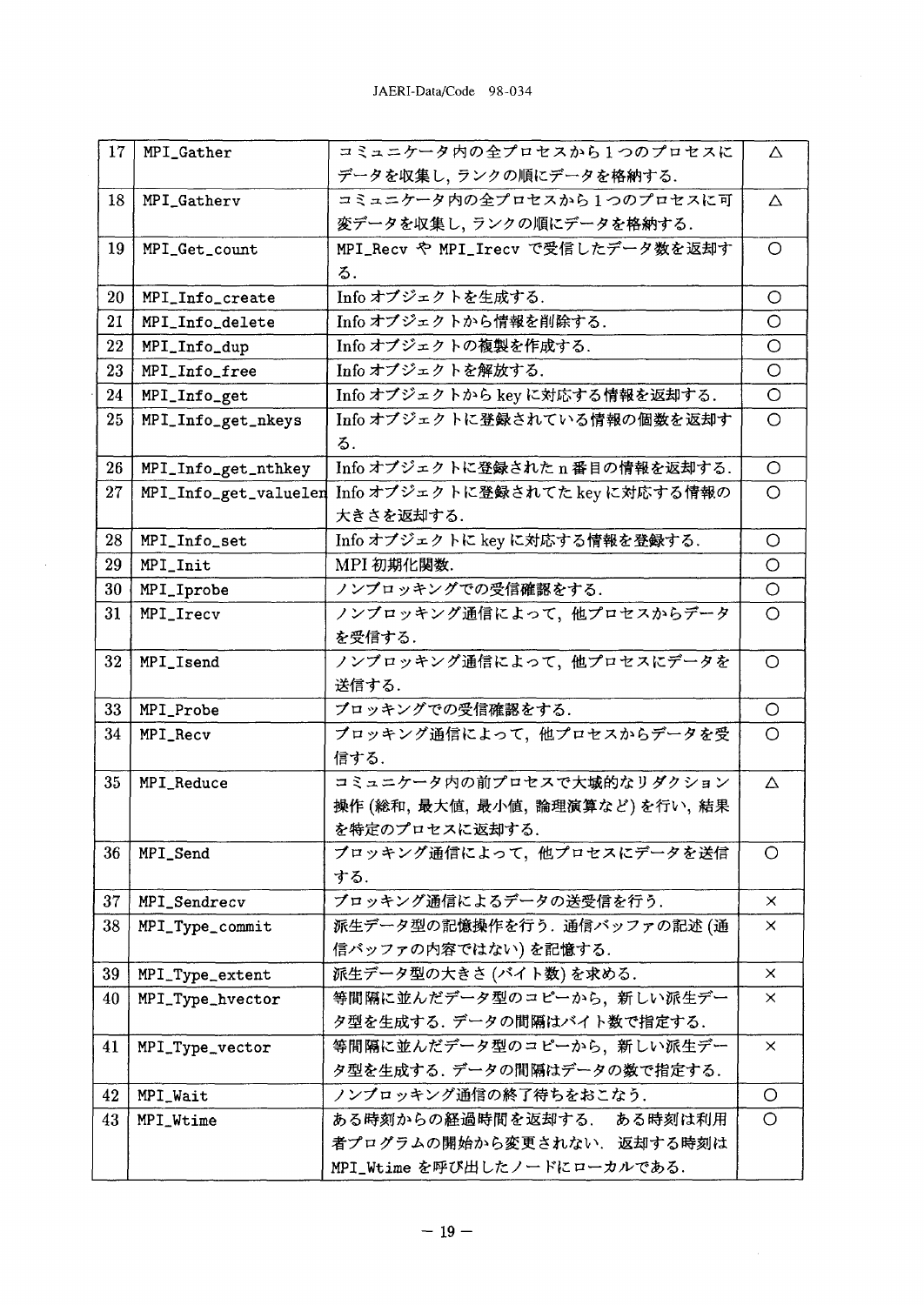JAERI-Data/Code 98-034

### 付録 B COMPACS 各機種でのコンパイル・リンク オプション

日立 SR2201、富士通 VPP300、IBM SP、CRAY T94、NEC SX4、及び SGI Onyx の各機種に ついて、C言語並びに Fortran言語でのコンパイル·リンク手順を説明する。

日立 SR2201 でのコンパイル·リンク手順  $B.1$ 

コンパイル·リンクは、Cコンパイルコマンド (cc)、Fortran コンパイルコマンド (f90) に以下のオ プションを指定することによって行う。

● コンパイルオプション (C、Fortran 共通)

-I/usr/local/jmpi/include

● C 言語リンクオプション

-L/usr/local/jmpi/lib -ljmpi -L/usr/local/mpi/lib/hmpp2/cml -lpmpi -lmpi

● Fortran 言語リンクオプション

-L/usr/local/jmpi/lib -ljmpif -ljmpi -L/usr/local/mpi/lib/hmpp2/cml -lpmpi -lfmpi -lmpi

以下にコンパイルの例を示す。以下の例では、foo.f をコンパイルし、foo.o を作成する。

% f90 -c -I/usr/local/jmpi/include foo.f

次に Fortran でのリンクの例を示す。この例では、foo.o と bar.o をリンクし、foo コマンドを作 成する。

% f90 -o foo foo.o bar.o -L/usr/local/jmpi/lib -ljmpif -ljmpi -L/usr/local/mpi/lib/hmpp2/cml -lpmpi -lfmpi -lmpi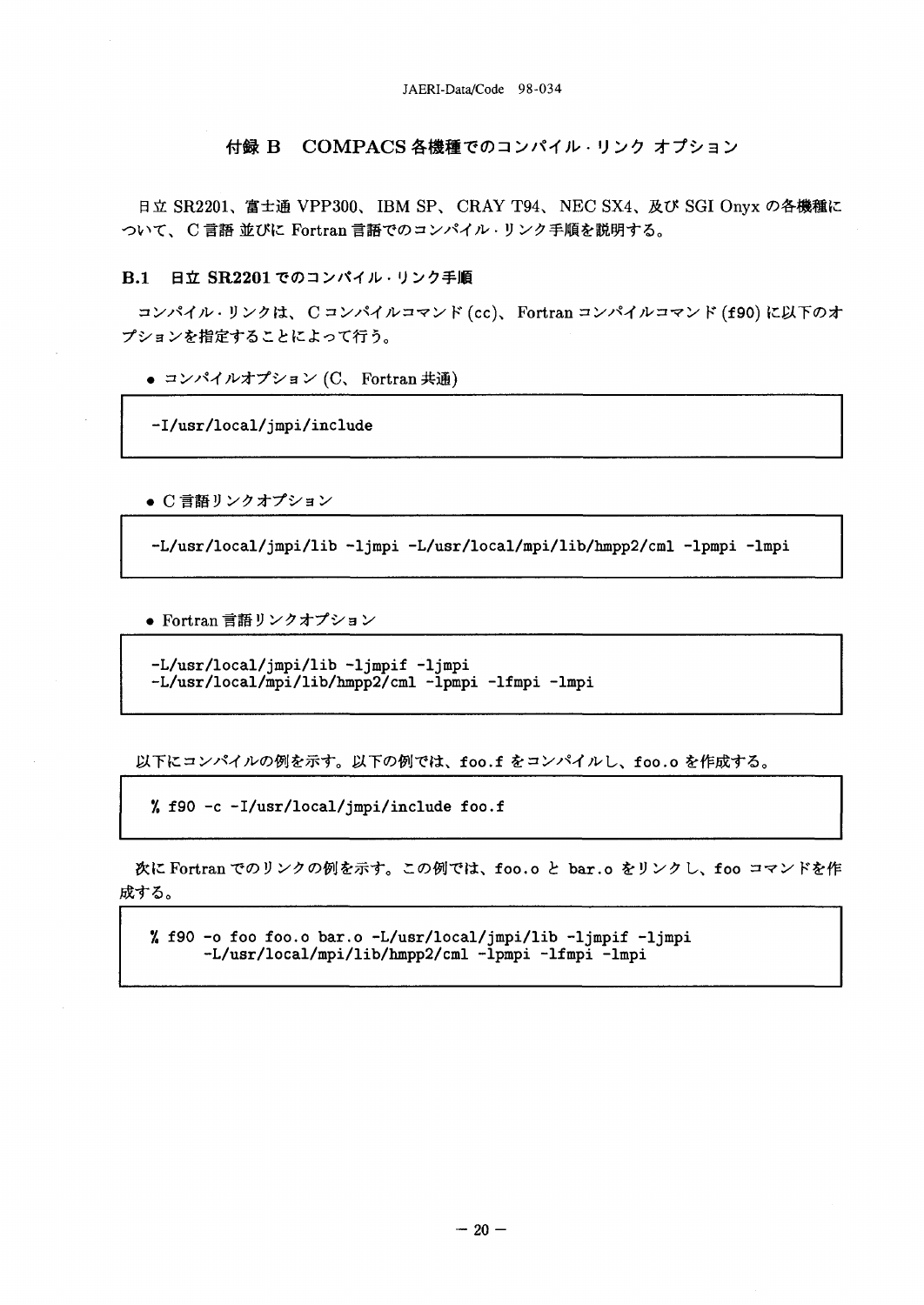### B.2 富士通 VPP300 でのコンパイル・リンク手順

コンパイル·リンクは、Cコンパイルコマンド (cc)、Fortran コンパイルコマンド (frt) に以下のオ プションを指定することによって行う。

● C 言語コンパイルオプション

-I/usr/local/jmpi/include

● Fortran 言語コンパイルオプション

-I/usr/local/jmpi/include -X9

● C 言語リンクオプション

-Wl,-P,-J,-dy -L/usr/local/jmpi/lib -ljmpi -L/usr/lang/mpi/lib -lpmpi  $-lmpi$   $-lmp$   $-lelf$   $-lpx$   $-lsocket$ 

• Fortran 言語リンクオプション

-Wl,-P,-J,-dy -L/usr/local/jmpi/lib -ljmpif -ljmpi -L/usr/lang/mpi/lib -lpmpi -lfmpi -lmpi -lmp -lelf -lpx -lsocket

以下に Fortran でのコンパイルの例を示す。以下の例では、foo.f をコンパイルし、foo.o を作成す る。

% frt -c -I/usr/local/jmpi/include -X9 foo.f

次に Fortran でのリンクの例を示す。この例では、foo.o と bar.o をリンクし、foo コマンドを作 成する。

% frt -o foo foo.o bar.o -Wl,-P,-J,-dy -L/usr/local/jmpi/lib -ljmpif<br>-ljmpi -L/usr/lang/mpi/lib -lpmpi -lfmpi -lmpi -lmp -lelf -lpx -lsocket

VPP の場合-oオプションが最初に指定されないと正しいオブジェクトがリンクされないことあるの で注意が必要である.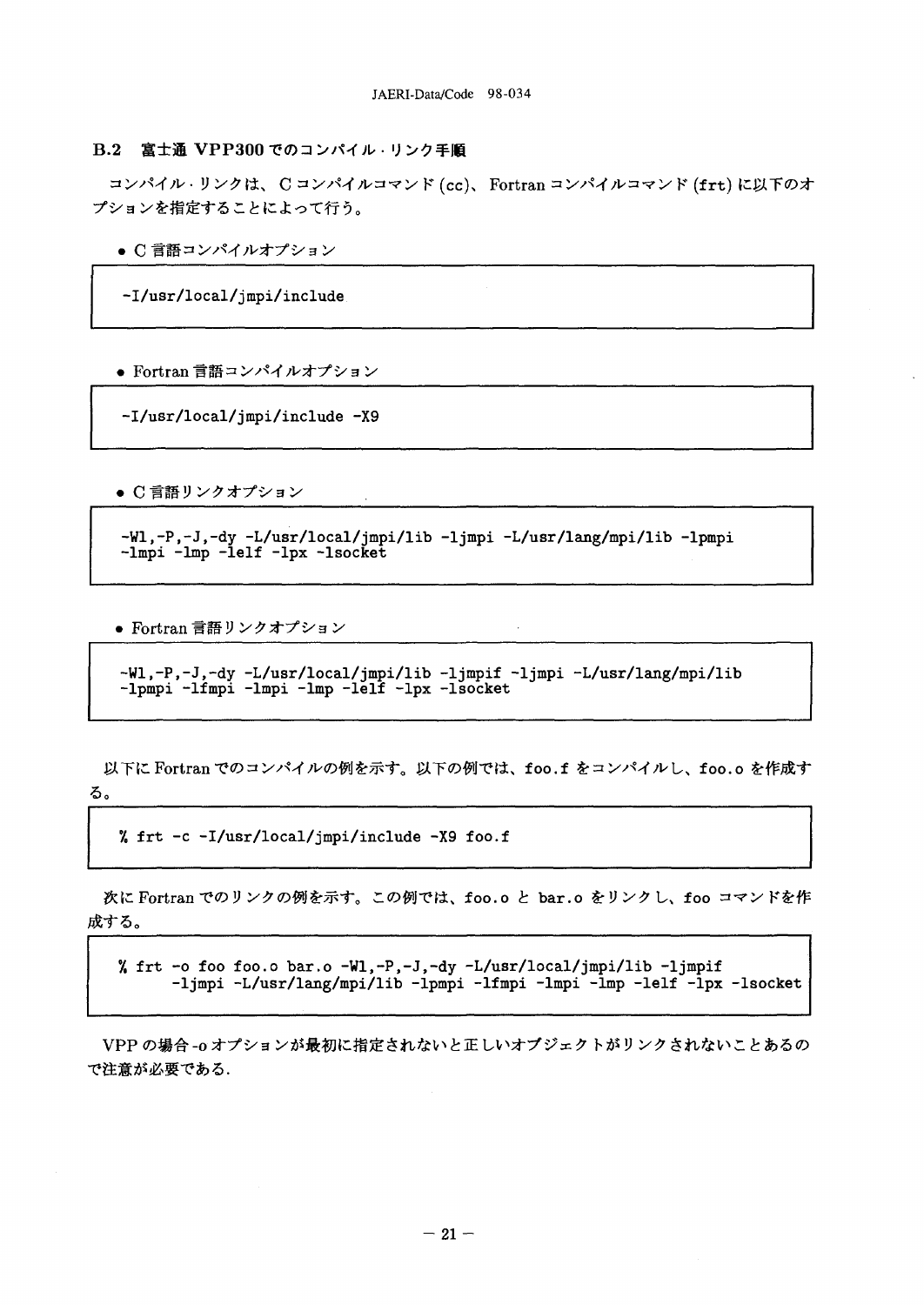B.3 IBM SP/2 でのコンパイル・リンク手順

コンパイル·リンクは、Cコンパイルコマンド (mpcc)、Fortran コンパイルコマンド (mpx1f) に以 下のオプションを指定することによって行う。

● C 言語コンパイルオプション

-I/usr/local/jmpi/include

● Fortran 言語コンパイルオプション

-I/usr/local/jmpi/include -qintsize=4

● C 言語リンクオプション

-L/usr/local/jmpi/lib -ljmpi -L/usr/lpp/ppe.poe/lib -lmpi

● Fortran 言語リンクオプション

```
-L/usr/local/jmpi/lib -ljmpif -ljmpi -L/usr/lpp/ppe.poe/lib
-lmpi
```
以下に Fortran でのコンパイルの例を示す。以下の例では、foo.f をコンパイルし、foo.o を作成す る。

% mpxlf -c -I/usr/local/jmpi/include -qintsize=4 foo.f

次に Fortran でのリンクの例を示す。この例では、foo.o と bar.o をリンクし、foo コマンドを作 成する。

% mpxlf -qintsize=4 -o foo foo.o bar.o -L/usr/local/jmpi/lib -ljmpif -ljmpi -L/usr/lpp/ppe.poe/lib -lmpi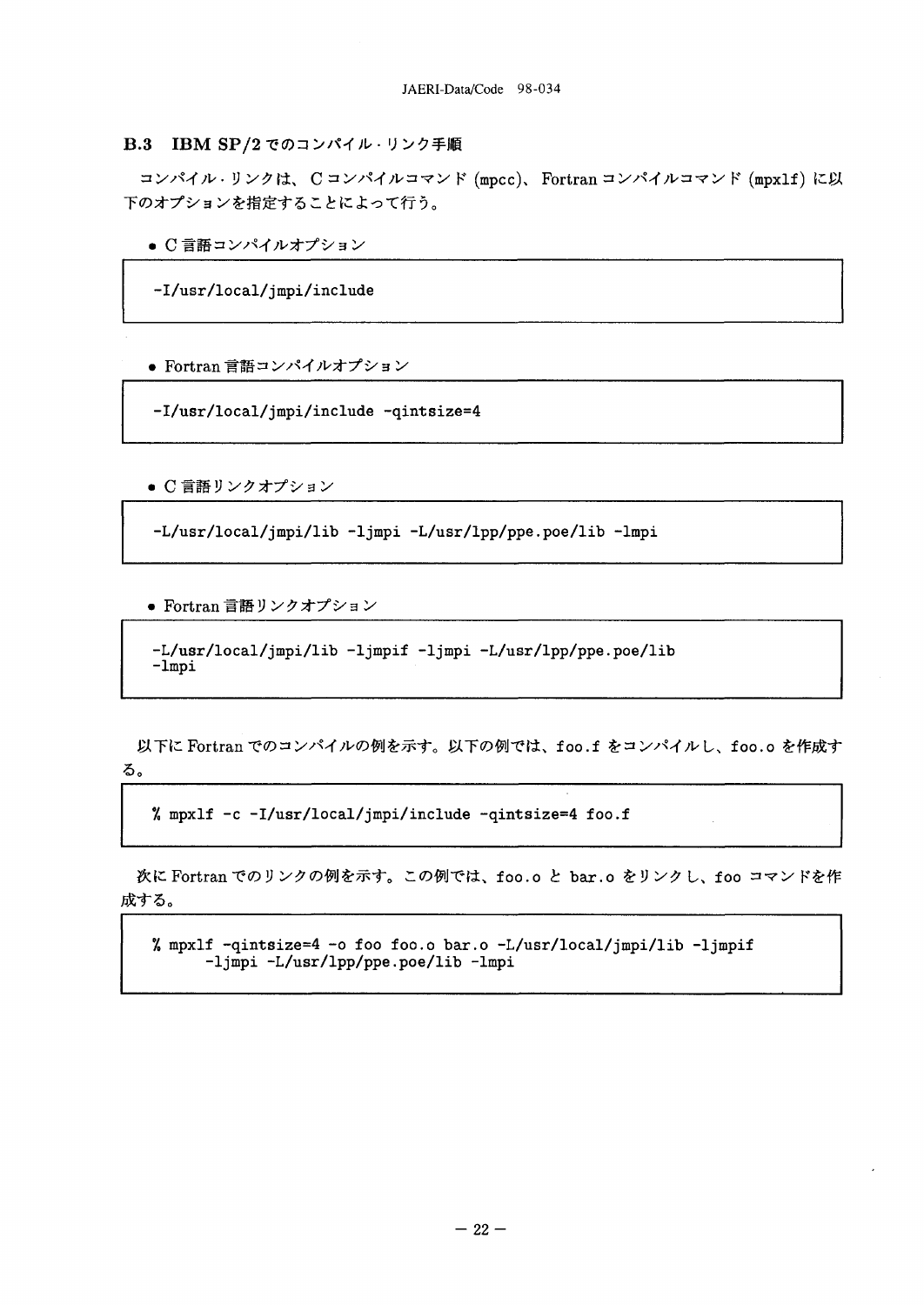## B.4 CRAY T94 でのコンパイル・リンク手順

CTAY T94 の場合、コンパイル前に mpt (Message Passing Toolkit[16]) を使用する準備として以下 のコマンドを実行する。本操作は、一回のログインについて一回だけ行えばよい。(jmpicc、jmpif90 コマンドを使用する場合は不要)

module load mpt

コンパイル·リンクは、Cコンパイルコマンド (cc)、Fortran コンパイルコマンド (f90) に以下のオ プションを指定することによって行う。

● C 言語コンパイルオプション

-I/usr/local/jmpi/include

● Fortran 言語コンパイルオプション

-I/usr/local/impi/include -a taskcommon

● C 言語リンクオプション

-L/usr/local/jmpi/lib -ljmpi -L/opt/ctl/mpt/mpt/lib -lpmpi -lmpi

● Fortran 言語リンクオプション

-L/usr/local/jmpi/lib -ljmpif -ljmpi -L/opt/ctl/mpt/mpt/lib -1pmpi -1mpi

以下に Fortran でのコンパイルの例を示す。以下の例では、foo.f をコンパイルし、foo.o を作成す る。

% f90 -c -I/usr/local/jmpi/include -a taskcommon foo.f

次に Fortran でのリンクの例を示す。この例では、foo.o と bar.o をリンクし、foo コマンドを作 成する。

% f90 -a taskcommon -o foo foo.o bar.o -L/usr/local/jmpi/lib -ljmpif -ljmpi -L/opt/ctl/mpt/mpt/lib -lpmpi -lmpi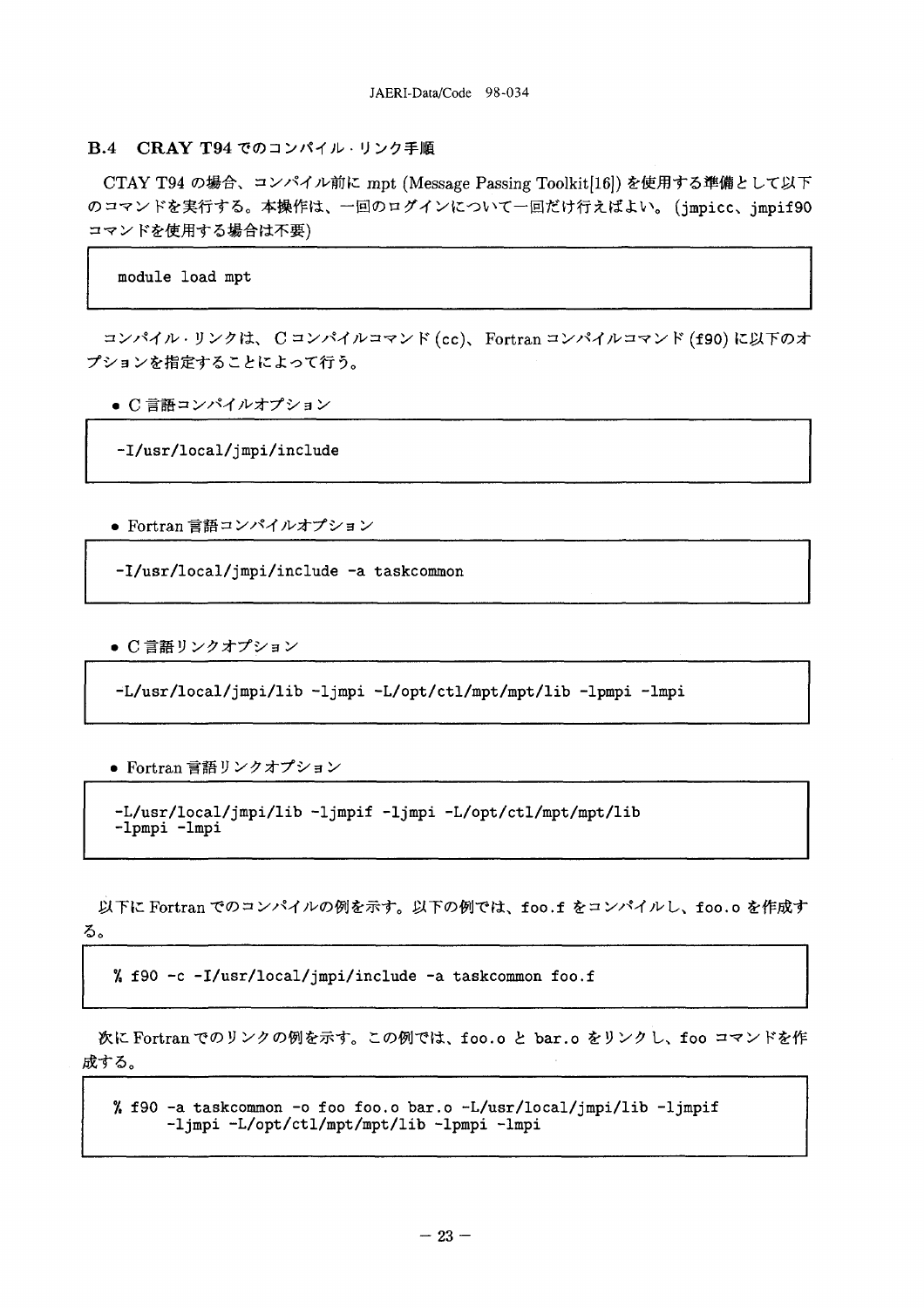# **B.5 NEC SX4 でのコンパイル・リンク手順**

コンパイル·リンクは、C コンパイルコマンド (cc)、Fortran コンパイルコマンド (f90) に以下のオ プションを指定することによって行う。

● C 言語コンパイルオプション

-I/usr/local/jmpi/include -h float0

● Fortran 言語コンパイルオプション

-I/usr/local/jmpi/include -P multi -float0

● C 言語リンクオプション

-L/usr/local/jmpi/lib -ljmpi -lmpi -lpthread

● Fortran 言語リンクオプション

-L/usr/local/jmpi/lib -ljmpif -ljmpi -lmpi -lpthread

以下に Fortran でのコンパイルの例を示す。以下の例では、foo.f をコンパイルし、foo.o を作成す る。

% f90 -c -I/usr/local/jmpi/include -P multi -float0 foo.f

次に Fortran でのリンクの例を示す。この例では、foo.o と bar.o をリンクし、foo コマンドを作 成する。

% f90 -P multi -float0 -o foo foo.o bar.o -L/usr/local/jmpi/lib -ljmpif -ljmpi -lmpi -lpthread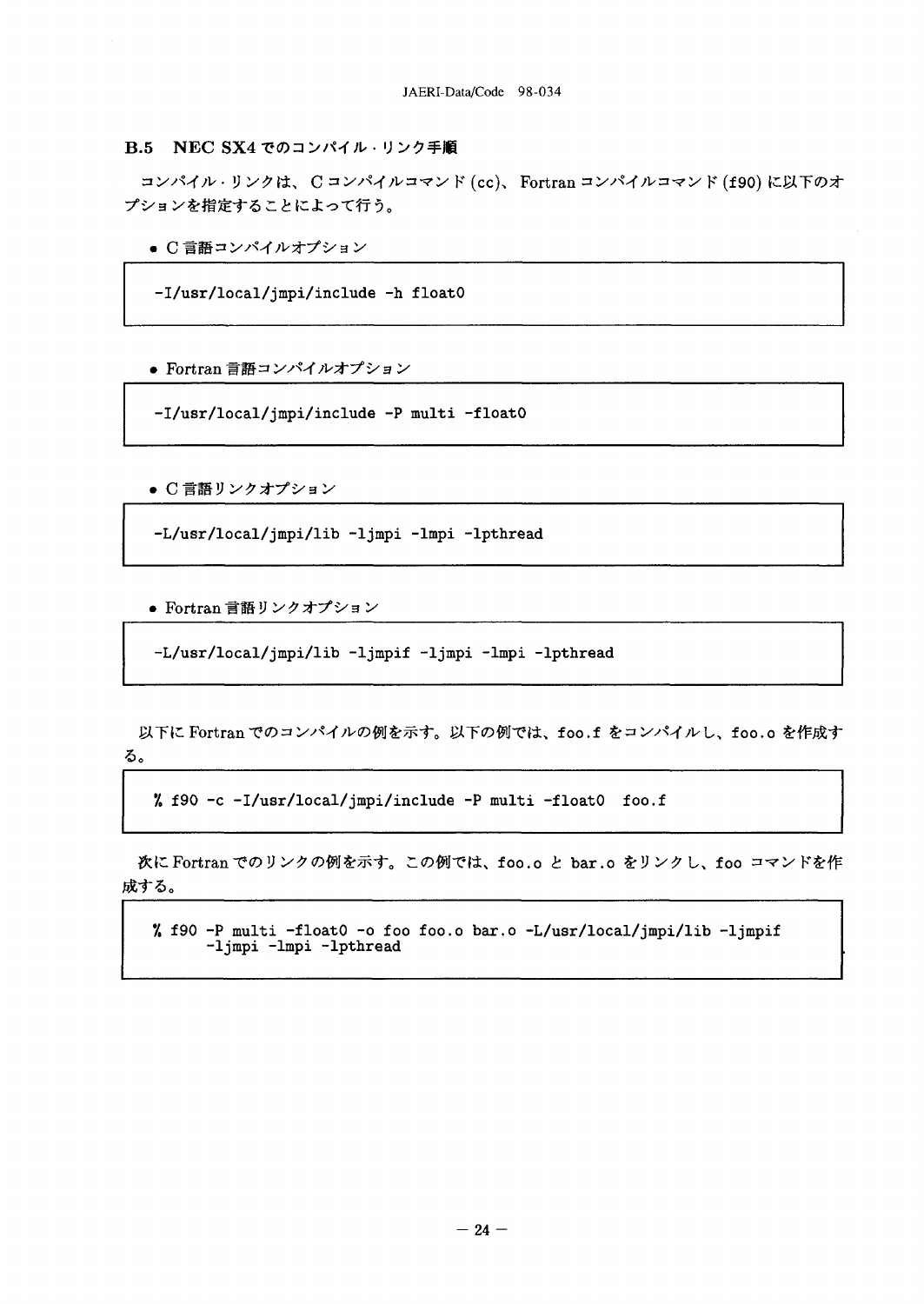### B.6 SGI Onyx でのコンパイル・リンク手順

コンパイル·リンクは、Cコンパイルコマンド (cc)、Fortran コンパイルコマンド (f90) に以下のオ プションを指定することによって行う。

● C 言語コンパイルオプション

-I/usr/local/jmpi/include

● Fortran 言語コンパイルオプション

-I/usr/local/jmpi/include

● C 言語リンクオプション

-L/usr/local/jmpi/lib -ljmpi -L/usr/local/mpi/lib/IRIX64/ch\_p4 -lpmpi -lmpi

● Fortran 言語リンクオプション

-L/usr/local/jmpi/lib -ljmpif -ljmpi -L/usr/local/mpi/lib/IRIX64/ch\_p4 -1pmpi -1fmpi -1mpi

以下に Fortran でのコンパイルの例を示す。以下の例では、foo.f をコンパイルし、foo.o を作成す る。

% f90 -c -I/usr/local/jmpi/include foo.f

次に Fortran でのリンクの例を示す。この例では、foo.o と bar.o をリンクし、foo コマンドを作 成する。

% f90 -o foo foo.o bar.o -L/usr/local/jmpi/lib -ljmpif -ljmpi -L/usr/local/mpi/lib/IRIX64/ch\_p4 -lpmpi -lfmpi -lmpi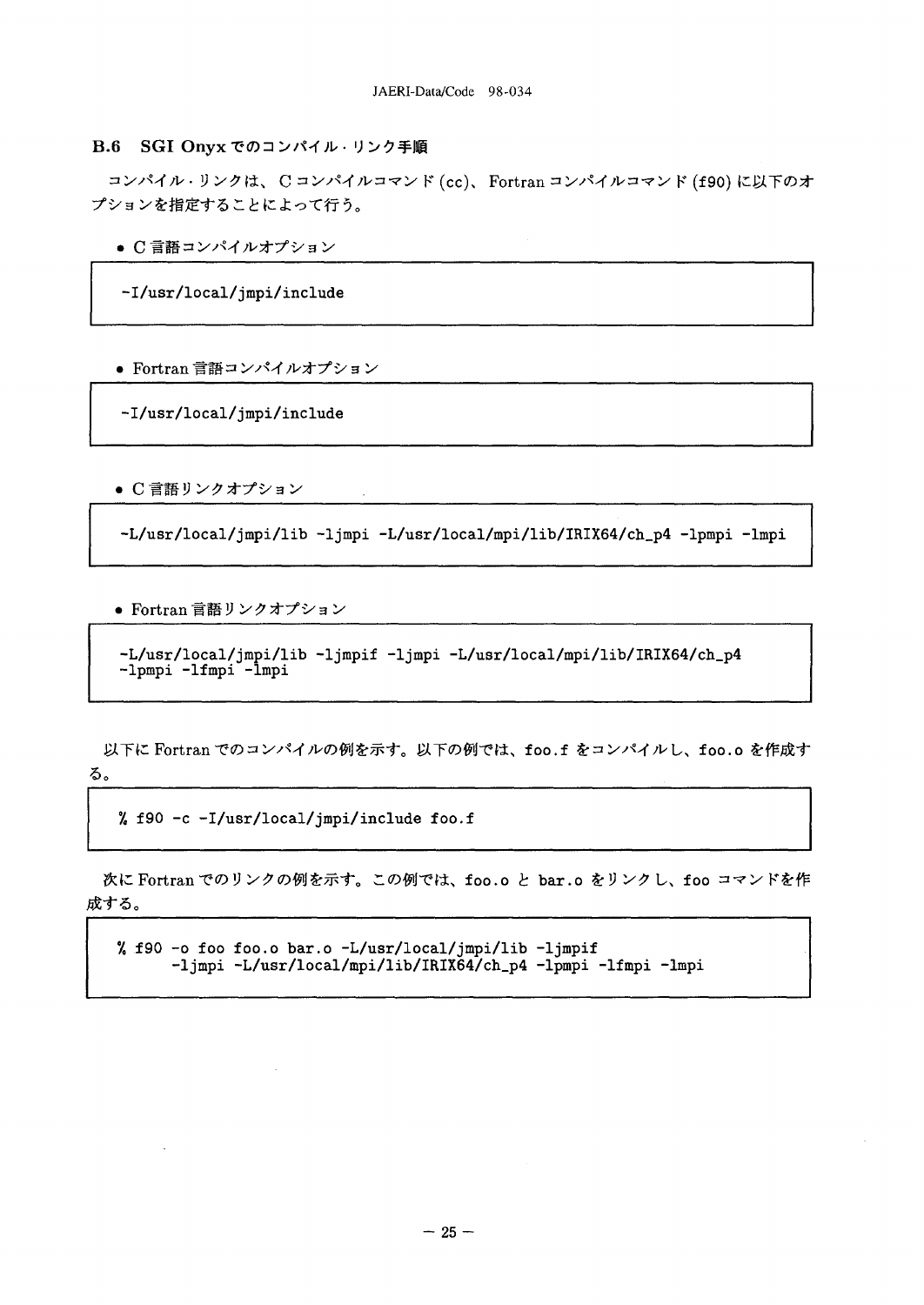# 付録 C COMPACS 各機での.rhosts の設定例

### C.1 hi00011 (日立 SR2201) の設定

各自のユーザ ID でログインし、エディタで.rhosts ファイルを編集する. 内容は、以下の通り.

hi00011 ユーザ ID fu00011 ユーザ ID ne00011 ユーザ ID  $cr00011$   $\rightarrow$   $\rightarrow$   $\overline{f}$  ID ibmsp50a ユーザ ID ccsemga ユーザ ID desr01 ユーザ ID localhost ユーザ ID

MPI プロセス起動先のホストとして localhost を指定しない場合, localhost のエントリは不要で ある.

尚, ユーザ ID は, 各自のユーザ ID に置き換えること.

## C.2 fu00011 (富士通 VPP300) の設定

各自のユーザ ID でログインし、エディタで .rhosts ファイルを編集する. VPP シリーズの場合は, 各ノードプロセッサの設定も必要である. 内容は、以下の通り.

| fu00011 ユーザ ID                     |  |  |  |
|------------------------------------|--|--|--|
| fu00112 $\equiv -\frac{1}{2}$ ID   |  |  |  |
| fu00212 ユーザ ID                     |  |  |  |
| fu00312 ユーザ ID                     |  |  |  |
| fu00412 ユーザ ID                     |  |  |  |
| fu00512 ユーザ ID                     |  |  |  |
| fu00612 ユーザ ID                     |  |  |  |
| fu00712 ユーザ ID                     |  |  |  |
| fu00812 ユーザ ID                     |  |  |  |
| fu00912 ユーザ ID                     |  |  |  |
| fu01012 ユーザ ID                     |  |  |  |
| fu01112 ユーザ ID                     |  |  |  |
| fu01212 ユーザ ID                     |  |  |  |
| fu01312 ユーザ ID                     |  |  |  |
| fu01412 ユーザ ID                     |  |  |  |
| fu01512 ユーザ ID                     |  |  |  |
| hi00011 ユーザ ID                     |  |  |  |
| ne00011 $\equiv -\frac{1}{\pi}$ ID |  |  |  |
| $cr00011$ ユーザ ID                   |  |  |  |
| ibmsp50a ユーザ ID                    |  |  |  |
| ccsemga ユーザ ID                     |  |  |  |
| desr01 ユーザ ID                      |  |  |  |
| localhost ユーザ ID                   |  |  |  |
|                                    |  |  |  |
|                                    |  |  |  |

MPI プロセス起動先のホストとして localhost を指定しない場合, localhost のエントリは不要で ある.

尚, ユーザ ID は, 各自のユーザ ID に置き換えること.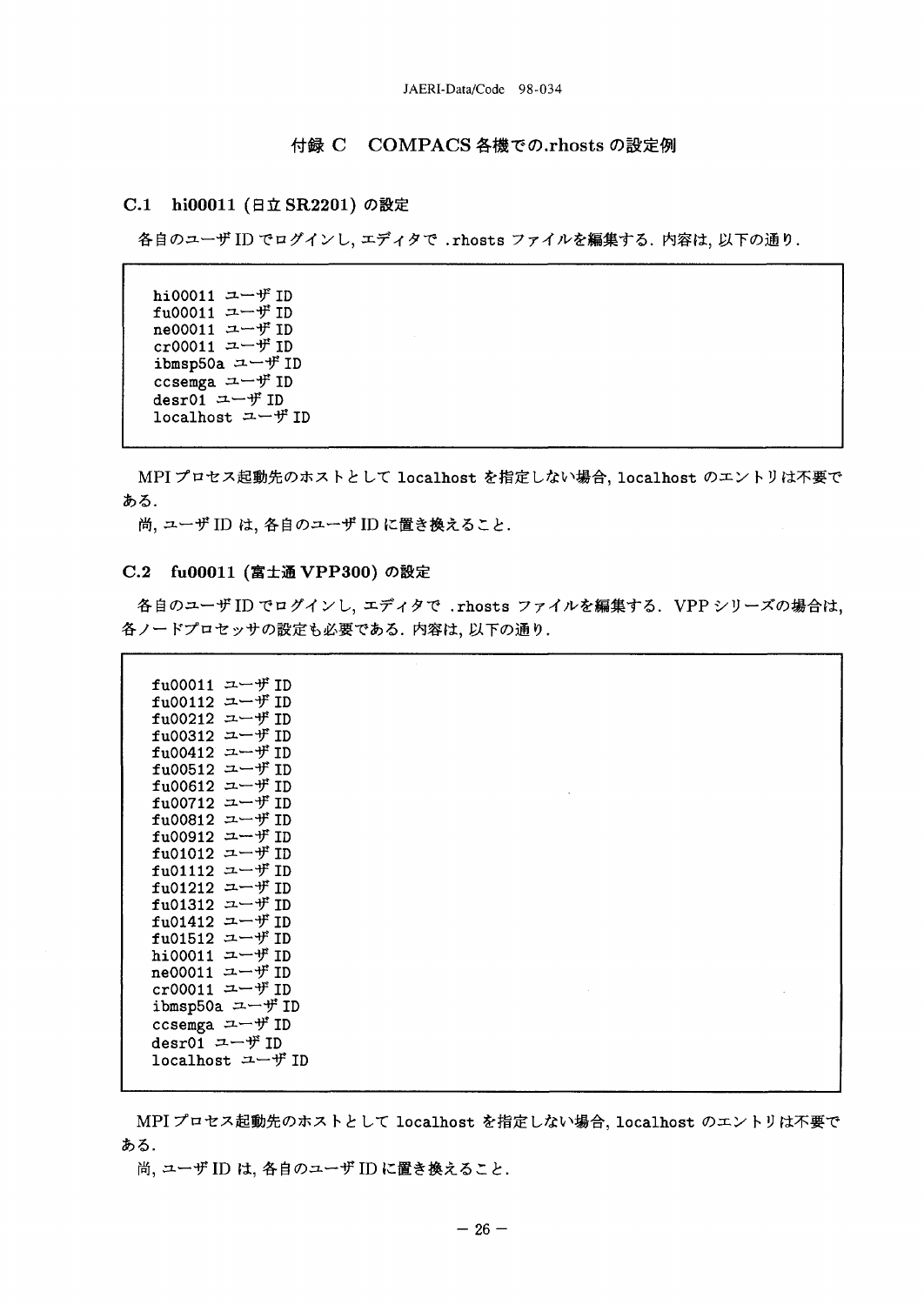### C.3 ibmsp50 (IBM SP2)の設定

各自のユーザ ID でログインし、エディタで.rhosts ファイルを編集する. 内容は、以下の通り.

hi00011 ユーザ ID  $fu00011$   $u$  –  $\#$  ID ne00011 ユーザ ID cr00011 ユーザ ID ibmsp50a ユーザ ID ccsemga  $\Box$   $\neg$   $\not\vdash$  ID desr01  $\Box$   $\neg$   $\neg$   $\psi$  ID localhost ユーザ ID

MPI プロセス起動先のホストとして localhost を指定しない場合, localhost のエントリは不要で ある.

さらにインタラクティブジョブを実行する場合には次の環境変数の設定が必要となる。

setenv MP RMPOOL  $\mathbf{1}$ 

尚, ユーザ ID は, 各自のユーザ ID に置き換えること.

### C.4 cr00011 (CRAY T94)の設定

各自のユーザ ID でログインし、エディタで.rhosts ファイルを編集する. 内容は、以下の通り.

hi00011 ユーザ ID fu00011 ユーザ ID ne00011 ユーザ ID cr00011  $\uplus$  TD ibmsp50a ユーザ ID ccsemga ユーザ ID desr01  $\rightarrow$   $\rightarrow$   $\rightarrow$   $\rightarrow$  ID localhost ユーザ ID

MPI プロセス起動先のホストとして 1ocalhost を指定しない場合、localhost のエントリは不要で ある.

尚, ユーザ ID は, 各自のユーザ ID に置き換えること.

CRAY T94 の場合 mpt (Message Passing Toolkit) を使用する準備として以下のコマンドを実行す る必要がある. 本操作は、.loginに記述しておけばよい.

module load mpt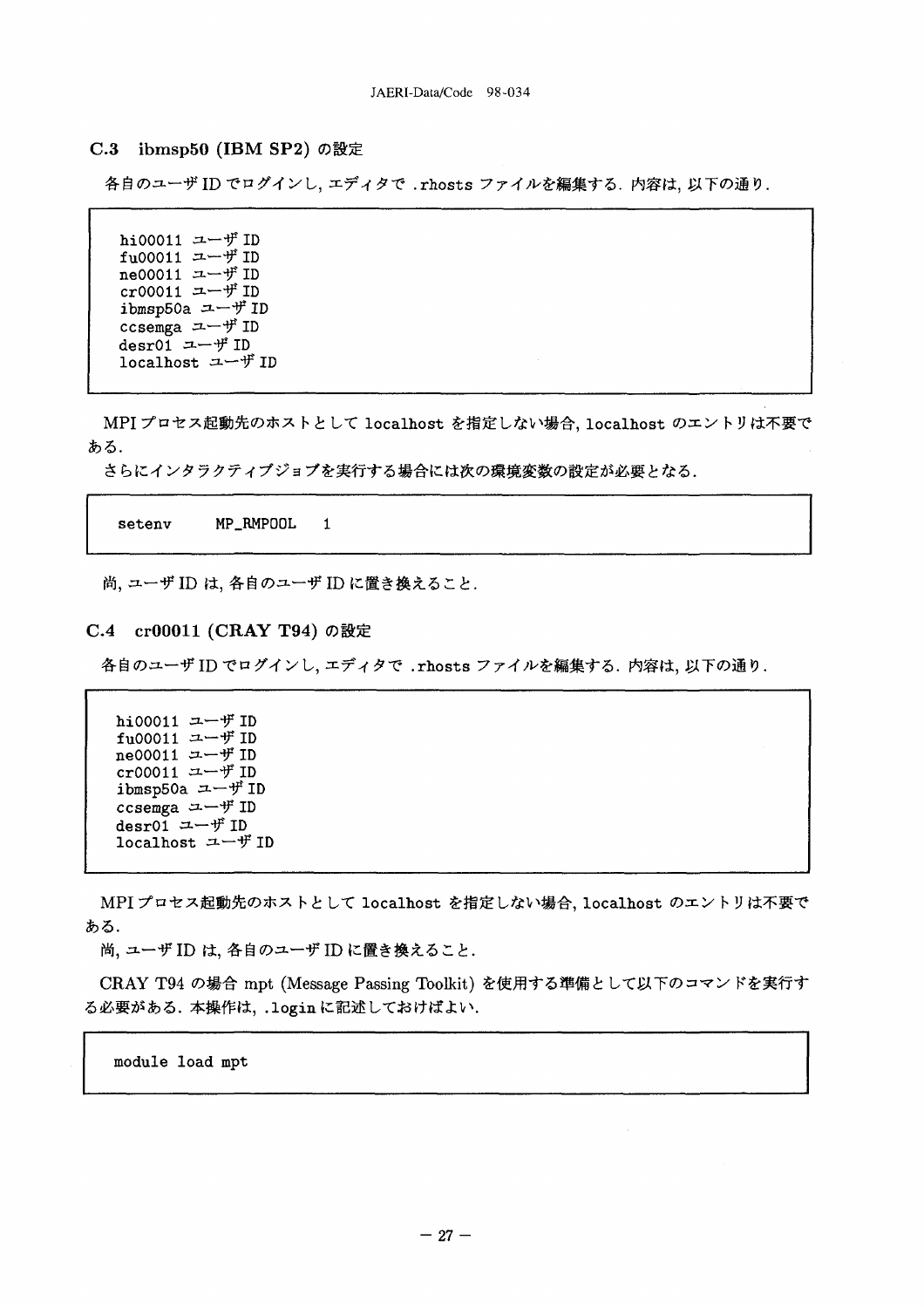### C.5 ne00011 (NEC SX4) の設定

各自のユーザ ID でログインし、エディタで、rhosts ファイルを編集する、内容は、以下の通り、

hi00011 ユーザ ID fu00011 ユーザ ID ne00011 ユーザ ID cr00011 ユーザ ID ibmsp50a ユーザ ID ccsemga ユーザ ID desr01  $2 - 4$  ID localhost ユーザ ID

MPI プロセス起動先のホストとして localhost を指定しない場合, localhost のエントリは不要で ある.

尚、 ユーザ ID は、各自のユーザ ID に置き換えること.

### C.6 ccsemga (SGI Onyx) の設定

各自のユーザ ID でログインし、エディタで.rhosts ファイルを編集する. 内容は、以下の通り.

hi00011 ユーザ ID fu00011 ユーザ ID ne00011 ユーザ ID cr00011 ユーザ ID ibmsp50a ユーザ ID ccsemga  $\Box$   $\neg$   $\not\vdash$  ID desr01  $1 - 4$  ID localhost ユーザ ID

MPI プロセス起動先のホストとして localhost を指定しない場合, localhost のエントリは不要で ある.

尚、 ユーザ ID は、各自のユーザ ID に置き換えること.

 $\sim$